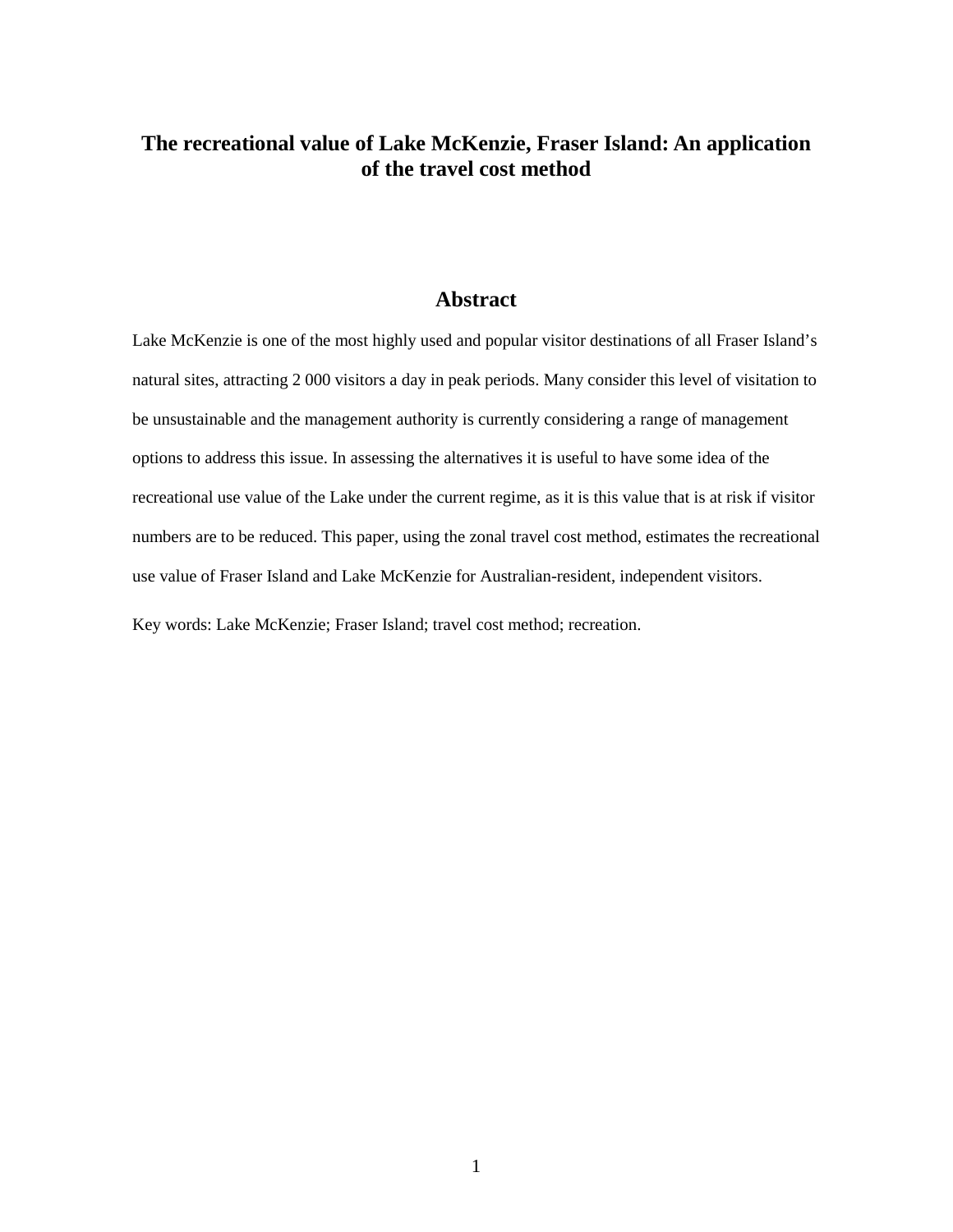### **1 Introduction**

Protected natural areas provide a wide range of benefits to the community. Among the benefits most commonly cited are those associated with the provision of tourism and recreational opportunities, as well as those associated with the provision of ecosystem services. [1](#page-1-0) Unfortunately, trying to maximise both of these benefits can be difficult, and although the consequences of visitor impacts may not be as severe as the impacts of previous human activities in some protected natural areas (e.g. livestock grazing, forestry, and mining), both direct and indirect impacts from recreational use are widespread and are of increasing concern when visitor numbers continue to rise.

This concern has prompted managers of protected natural areas to consider the introduction of various measures to reduce visitor numbers. Such measures include charging entrance fees, making access to sites more difficult (by, for example, restricting vehicle access), demarketing, and the imposition of visitor caps or quotas (Manning, 1999). In evaluating alternative management actions it is necessary to consider all of the benefits and costs of each option. The benefits of reducing visitor numbers are primarily environmental, in that a reduction in the number of visitors is likely to lead to a commensurate reduction in environmental impact. The primary cost, however, is the loss of benefits accruing to visitors now excluded from visiting the site. Thus an appropriate and crucial first step in evaluating the potential impact of policies that seek to impose restrictions on visitor access is to estimate the benefits associated with existing levels of visitation.

This paper, using Lake McKenzie, Fraser Island as a case study, demonstrates that a commonly used non-market valuation technique (the zonal travel cost method) can be used to generate plausible estimates of these benefits. In a contribution to the literature, the method is used to

<span id="page-1-0"></span><sup>&</sup>lt;sup>1</sup> Ecosystem services encompass a range of ecological functions including the purification of air and water, detoxification and decomposition of wastes, regeneration of soil fertility, and production and maintenance of biodiversity (Daily et al., 1997).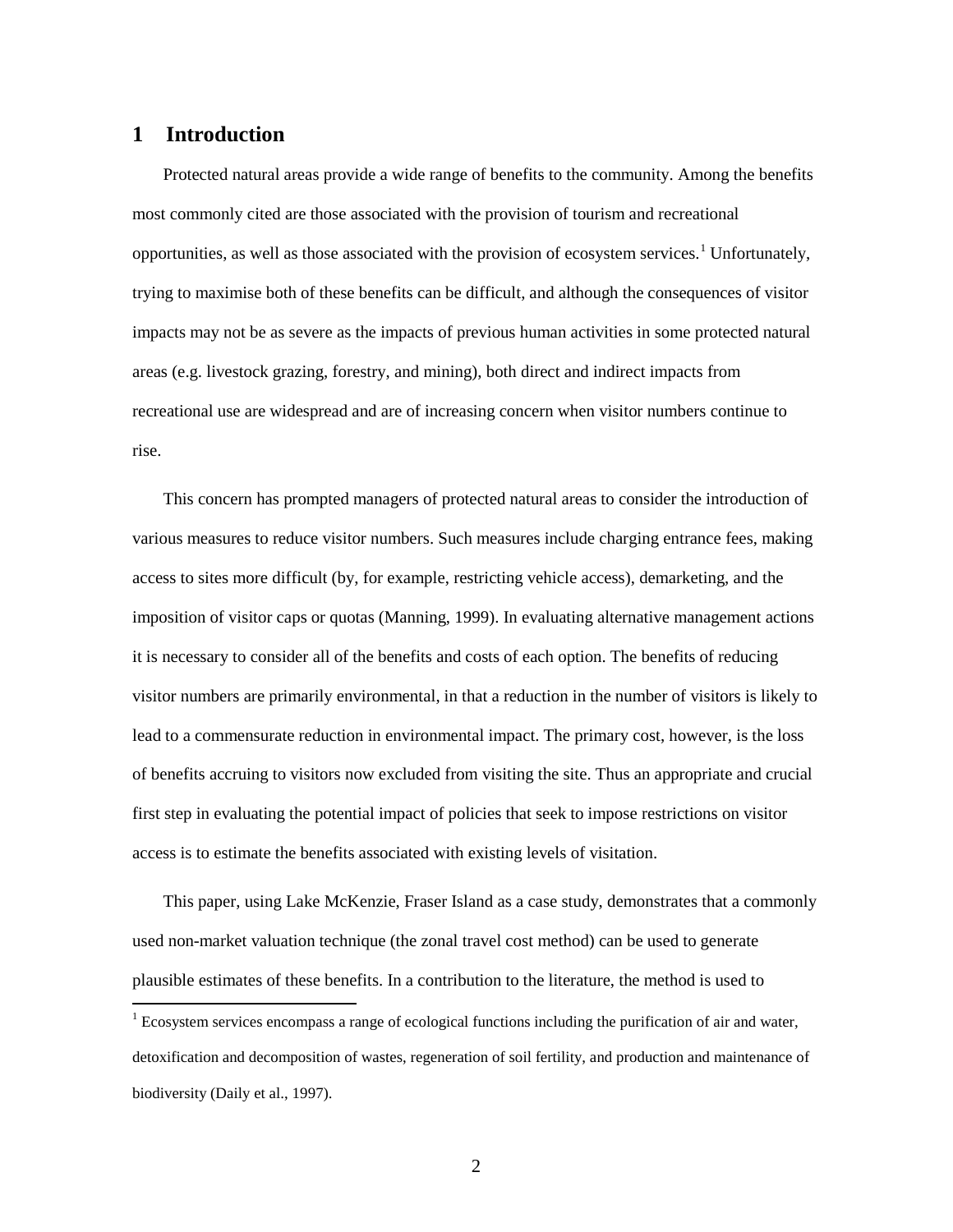estimate the recreational benefits of a 'site within a site'. This issue is particularly relevant because resource managers are often faced with the problem of trying to manage vulnerable, heavily visited recreational sites situated within larger more resilient or less visited protected natural areas. To our knowledge this is the first study to estimate a recreational value for Lake McKenzie, one of Australia's iconic and vulnerable natural sites.

In Section 2 we introduce the case study, section 3 gives an overview of the travel cost method, including a discussion of some well-known difficulties highlighted in the literature and encountered in this application. Section 4 describes survey methodology and presents key socio-demographic characteristics of respondents. Section 5 gives further details of the modelling process and presents first-stage estimation results. Consumer surpluses are estimated in Section 6. Finally, Section 7 concludes.

## **2 Lake McKenzie, Fraser Island**

Situated less than five kilometres off the Queensland coast and some 250 kilometres north of Brisbane, Fraser Island is the largest sand island in the world (166 283 hectares). Inscribed under criteria (vii) and  $(ix)^2$  $(ix)^2$  on the World Heritage List in 1992, the Island attracts in excess of 300 000 visitors per year (Hadwen & Arthington, 2003). This level of visitation poses considerable environmental threats to the long-term preservation of the Island, with visitors contributing to a range of environmental problems including erosion, litter disposal, human-wildlife interactions<sup>[3](#page-2-1)</sup> and contamination of the Island's freshwater resources.

<span id="page-2-0"></span> <sup>2</sup> Criteria (vii): *to contain superlative natural phenomena or areas of exceptional natural beauty and aesthetic importance*. Criteria (ix): *to be outstanding examples representing significant on-going ecological and biological processes in the evolution and development of terrestrial, fresh water, coastal and marine ecosystems and communities of plants and animals* (UNESCO, 2007).

<span id="page-2-1"></span><sup>&</sup>lt;sup>3</sup> Human-dingo interaction in particular has been the focus of much attention over the last decade (see for example, Burns & Howard (2003)).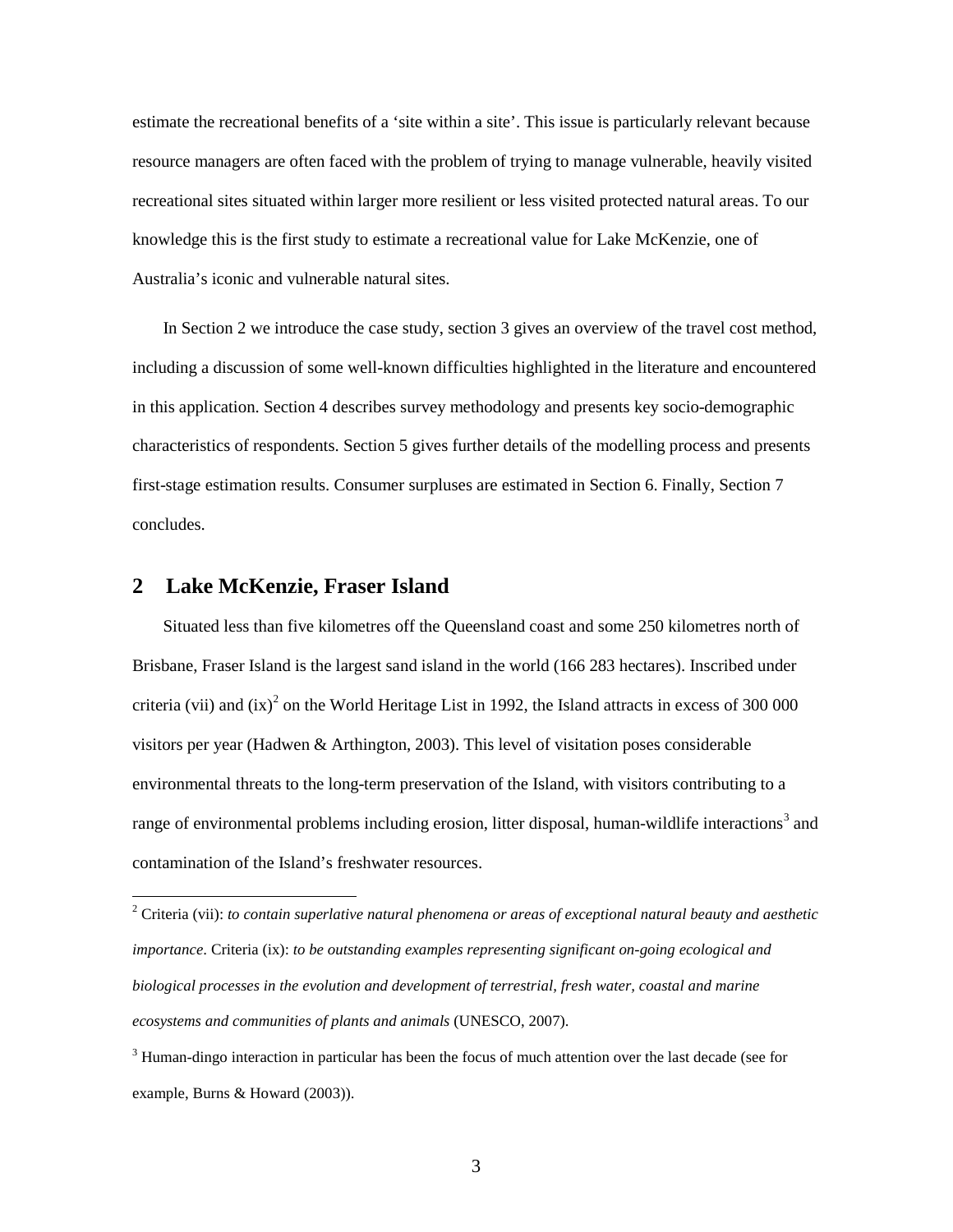A recent report commissioned by the Queensland Environmental Protection Agency (QEPA) highlights the fact that many sites on Fraser Island are being used well beyond their capacity, suggesting that intervention may be required to ensure the Island's long-term sustainability (EDAW, 2002). Further, the Fraser Island World Heritage Area Scientific Advisory Committee recently recommended that visitor management be a priority action in order to minimise resource impacts and optimise the quality of visitor experiences and visitor safety (QEPA, 2002).

Of particular concern is the health of Fraser Island's perched dune lakes, of which there are more than forty, half the number of such lakes in the world. These lakes are formed when organic matter, such as leaves, bark and dead plants gradually build up and harden in depressions created by the wind, creating an impermeable layer. They sit above the regional aquifer and do not typically have inflow or outflow creeks and as such are generally hydrologically closed basins of rainwater. Owing to the fact that rainfall on Fraser Island exceeds water loss via evaporation, very few of the Island's perched dune lakes dry out. In fact Longmore (1997) found that some perched dune lake sediments contain a continuous history (in excess of 300 000 years) of the Island's hydrology and vegetation changes, providing an excellent natural archive for paleoenvironmental studies. The lakes are thus a critical component of Australia's natural heritage.

Lake McKenzie is the most highly used and popular visitor destination of all Fraser's dune lakes, attracting 2 000 visitors a day in peak periods (QPWS, 2004). Hadwen, Arthington and Mosich (2003), using a tourist pressure index, rank the Lake as the site most under pressure from tourism on the Island. In response to concerns about over-visitation, the Queensland Parks and Wildlife Service (QPWS) recently closed the lakeside campsite to vehicle-based camping; however self-drive day visitors represent a continuing problem (R. Henderson, personal communication, June 3, 2004). If the Lake's environment continues to degrade, particularly if nutrient levels rise, there is a risk of unsightly and environmentally damaging algal blooms. In this case it may be

4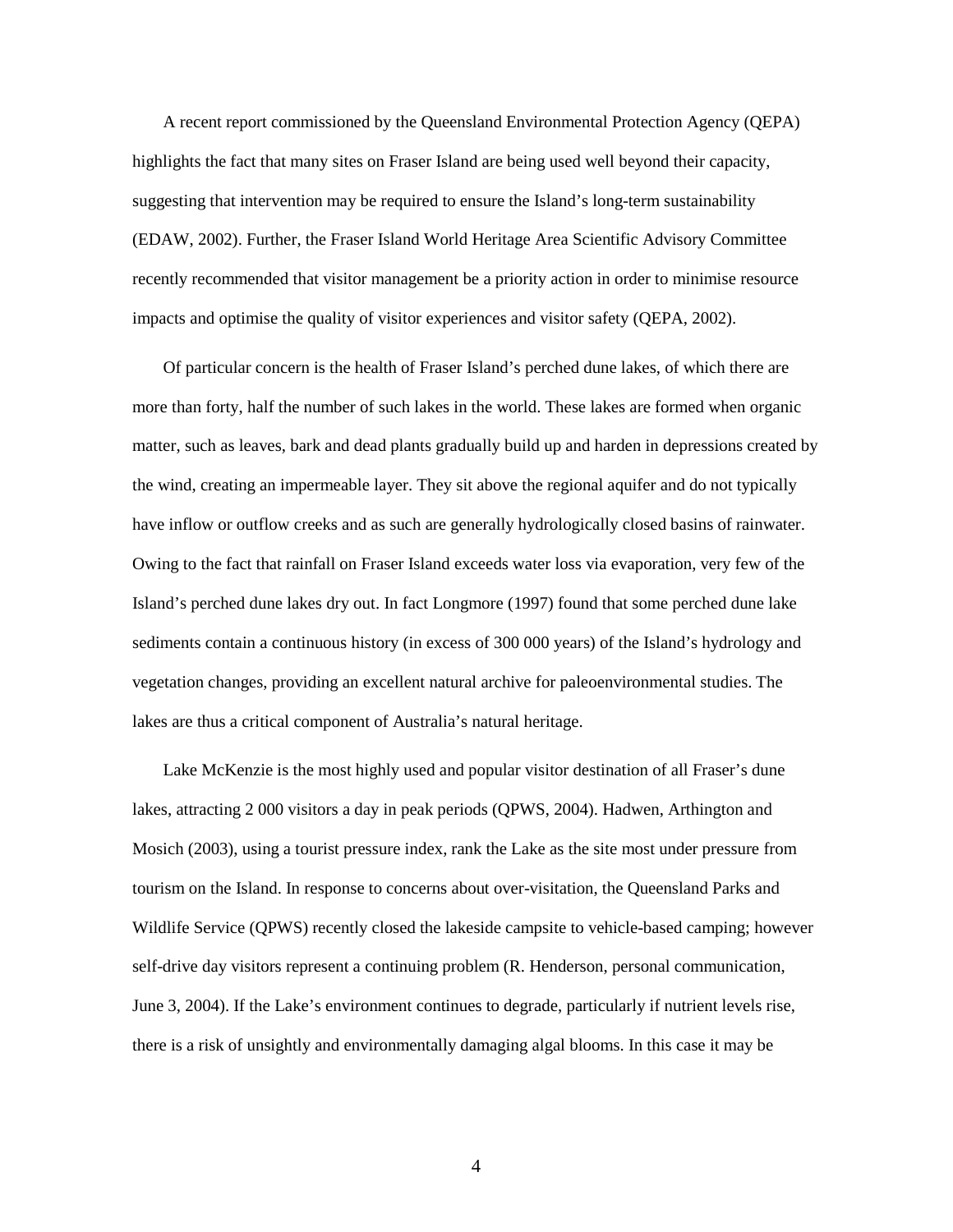necessary to extend the ban to all vehicle-based visitors, day trippers and campers alike, or in the worst case scenario, to all visitors regardless of access mode.

To gain an appreciation of the potential welfare effects of any move to restrict access to a protected natural area, it is useful to estimate the recreational value or consumer surplus associated with current visitation. While organised tours already face access restrictions to Lake McKenzie, and in the short- to medium-term are unlikely to be restricted further, independent visitors currently face no restrictions and are thus the group most likely to have some form of access restriction imposed upon them in the future. This paper, therefore, using the zonal travel cost method, estimates the current (unrestricted) consumer surplus attributable to visits to Lake McKenzie by independent visitors. This surplus, or at least some portion of it, is most likely to be affected by future management interventions.<sup>[4](#page-4-0)</sup>

It is important to stress that the travel cost method is only capable of estimating the recreational use value of Lake McKenzie; the estimation of non-use values, such as existence, option and bequest values, are beyond the scope of this paper. As such, the estimates presented in Section 6 only represent a fraction of the total value of the Lake. For example, Lee  $&$  Han (2002) using the contingent valuation method to estimate the value of five national parks in South Korea, find that, on average, use values only account for 45.9% of the parks' total value.

<span id="page-4-0"></span><sup>4</sup> It is possible to estimate consumer surplus using a stated preference method, such as contingent valuation. However, the survey instrument used in this study contained questions relating to another stated preference method (choice modelling) investigating visitor preference for alternative management actions. Discussion with practitioners and our own judgement lead us to believe the cognitive burden of answering two sets of stated preference questions was too great. Furthermore, controversy surrounding a previous study (Hundloe, McDonald, Blamey, Wilson, & Carter, 1990) that attempted to place a monetary value on the preservation of Fraser Island increased our reluctance to use the contingent valuation method. Thus, the travel cost method was deemed the most appropriate non-market valuation technique to employ.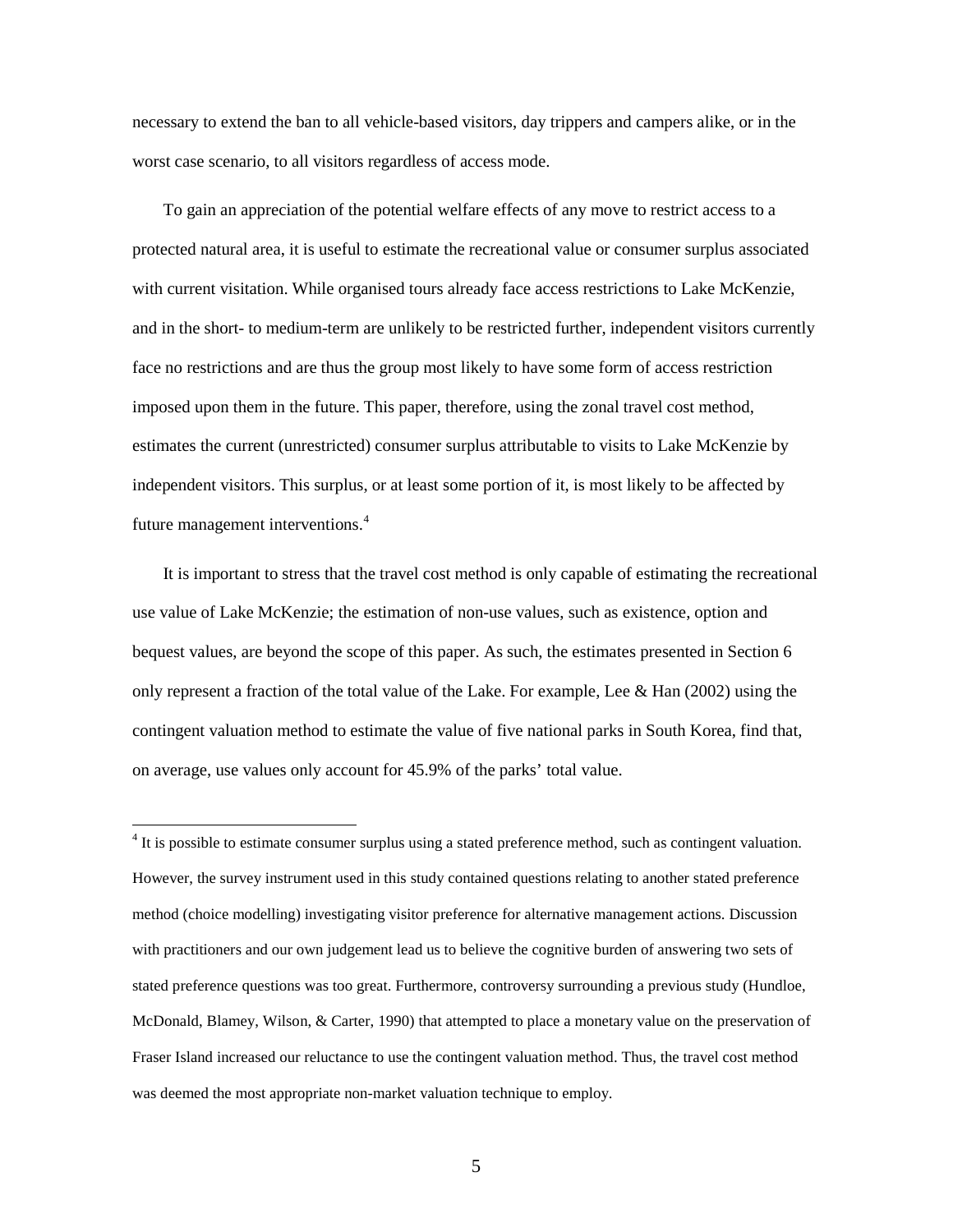## **3 The travel cost method**

### *3.1 Introduction*

The travel cost method is a non-market procedure which seeks to place a value on recreational sites by using consumption behaviour in related markets. Specifically, the costs of consuming the recreational amenity of a particular site are used as a proxy for price; these costs can include travel costs, entry fees, on-site expenditures and outlay on capital equipment. The method assumes *weak complementarity* between the recreational site and consumption expenditure. This implies that when consumption expenditure falls to zero, the marginal utility of visitation is also zero, or alternately the recreational site will only be valued if consumption expenditure is positive (Hanley  $\&$  Spash, 1993). The method has become widely accepted and is generally regarded as one of the success stories of non-market valuation (Smith, 1993).

In Australia, Greig's (1973) study of The Grampians in Victoria represents one of the earliest applications of the travel cost method and many subsequent studies have paid particular attention to estimating the recreational values of Australia's National Parks, with Kakadu (Knapman & Stanley, 1991), Hinchinbrook Island (Stoeckl, 1995), Girraween (Beal, 1995b), Carnarvon Gorge (Beal, 1995c) and Mount Buffalo (Herath & Kennedy, 2004) among the recreational sites examined.

There are essentially two types of travel cost models, the *individual*, where the dependent variable is the number of trips per year (or per season) by individual users of a recreation site, and the *zonal*, where the dependent variable is the number of trips taken to the site by the population of a particular region or zone. While the former is more appropriate for local, frequently visited, sites, the latter is more appropriate for sites visited infrequently by travellers from afar, and is thus the model employed here.

There are two approaches that may be taken when estimating a zonal travel cost model, the traditional Clawson-Knetsch two-stage methodology (Clawson & Knetsch, 1966) and the gravity model, often used in geography and transport studies to model commuting decisions. The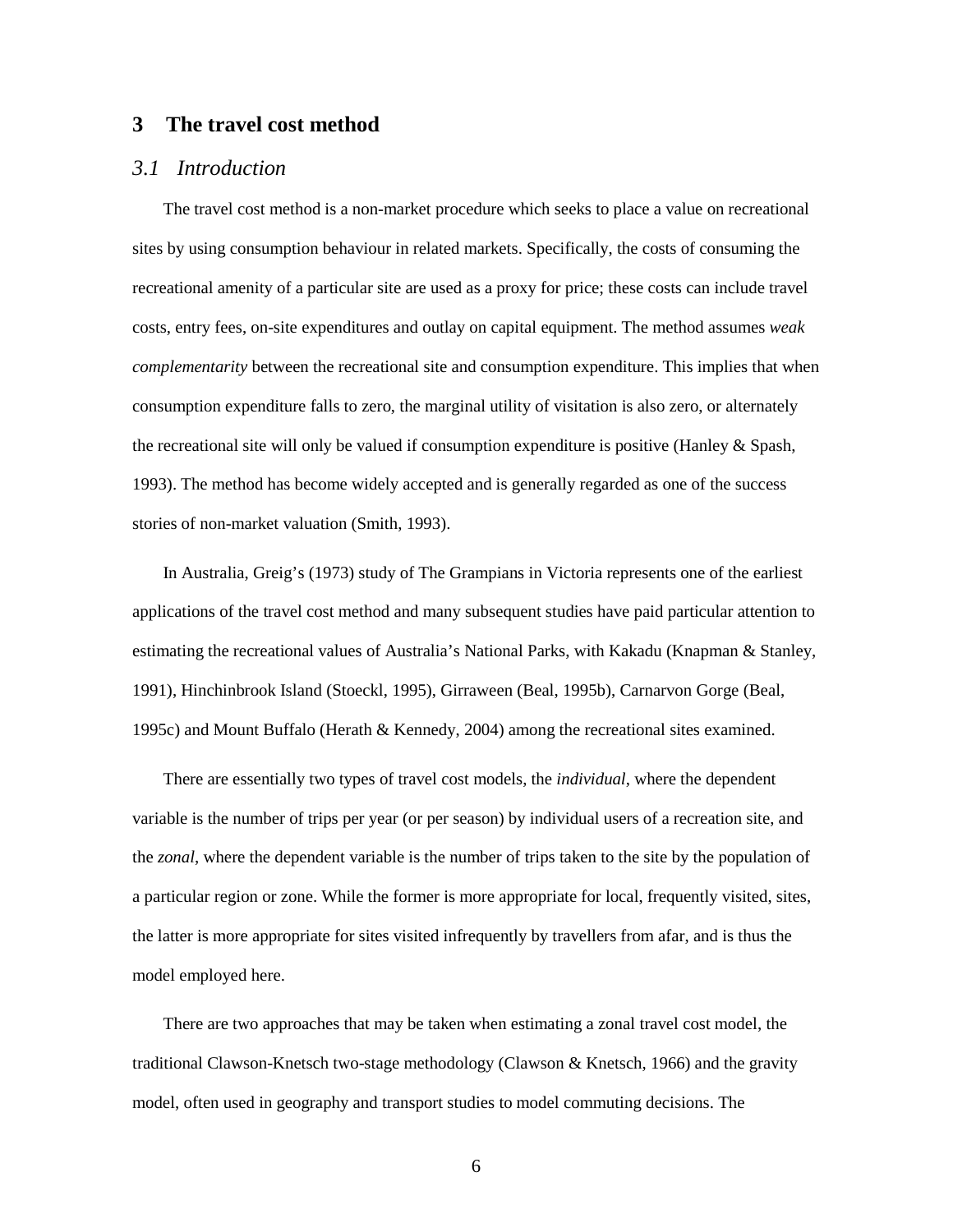methodology and theoretical underpinnings of these two models are extensively discussed elsewhere (see for example, Hanley & Spash (1993)) and will not be revisited here. It is sufficient to note that the gravity model produces the same consumer surplus estimates as the more cumbersome Clawson-Knetsch method. In all, the gravity approach is more elegant and has become increasingly popular with practitioners in recent times and is subsequently the approach taken in this paper.

## *3.2 Difficulties with the travel cost method*

In practical application, there are a number of difficulties with using the travel cost method.<sup>[5](#page-6-0)</sup> The three difficulties encountered in this paper are: the treatment of time; the treatment of multiplesite visitors; and the treatment of overseas visitors. These are discussed in turn below.

Since the very earliest applications of the travel cost method (see for example, Cesario (1976) and Cesario  $\&$  Knetsch (1970)) the treatment of the cost of time has been problematic. In its essence, the argument for including time costs within the travel cost framework is that, as a scarce commodity, the opportunity cost of time must be included and that failure to do so will increase the price elasticity of demand and therefore reduce the estimated benefits of visiting the recreation site (Freeman, 1993).

Researchers have developed a range of alternative approaches for considering time, including assuming that time can be valued at a fraction (usually between  $\frac{1}{4}$  and  $\frac{1}{2}$ ) of the wage rate. There are, however, numerous difficulties with this approach (Bockstael, Strand, & Hanemann, 1987; Lew & Larson, 2005; Shaw, 1992). Other approaches include the use of a labour supply model (Feather & Shaw, 1999) and the use of stated preference data (Alvarez-Farizo, Hanley, & Barberan, 2001; Casey, Tomislav, & Danielson, 1995; Larson, Shaikh, & Layton, 2004; Shaw, 1992). Although the latter approach shows promise, difficulties remain, including the increased cognitive burden

<span id="page-6-0"></span> $<sup>5</sup>$  A more thorough examination of the difficulties discussed here and others can be found in Freeman (1993).</sup>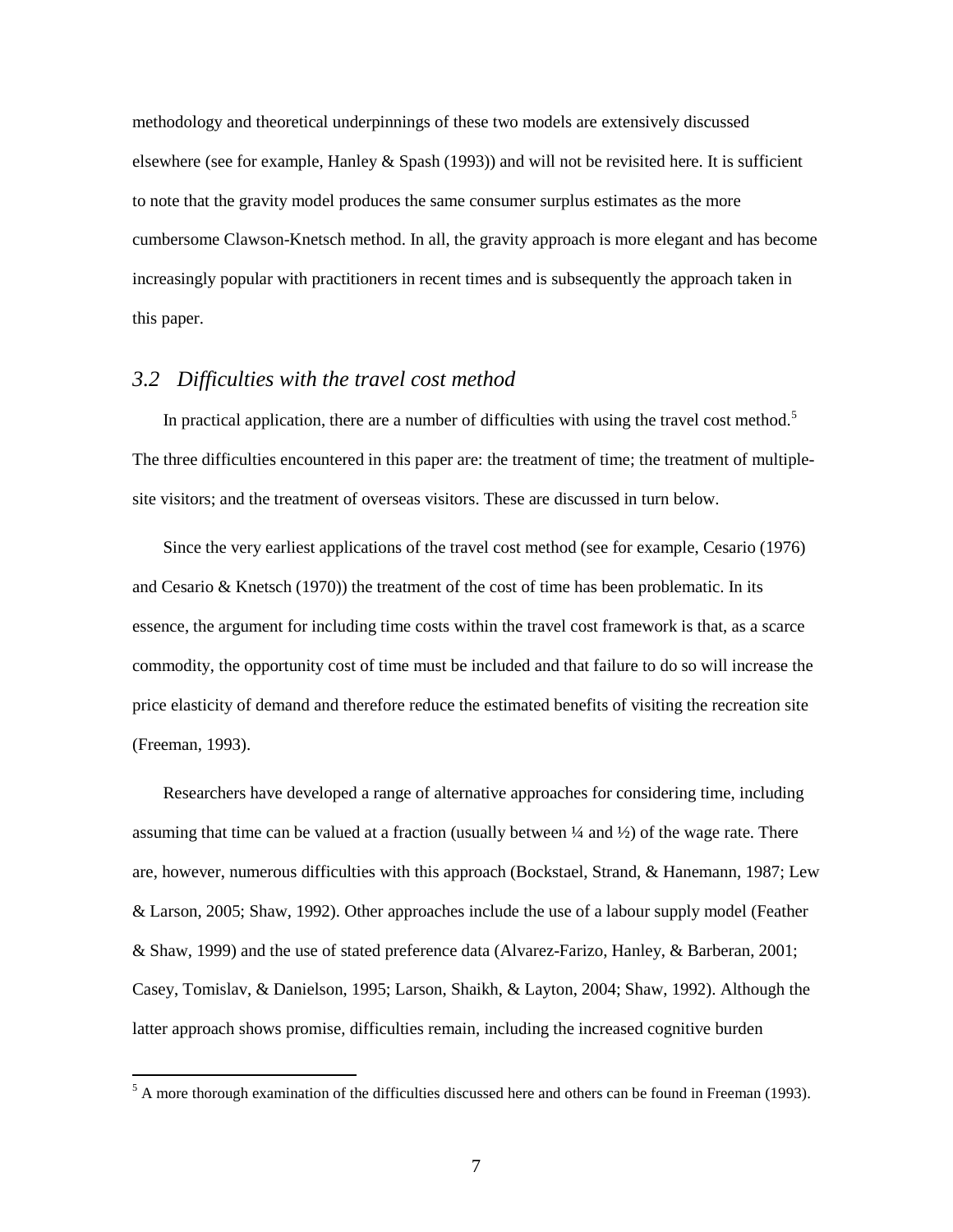associated with adding stated preference questions to travel cost surveys. In all there is a strong case for not including time costs at all and this is the approach taken here. This is consistent with that of a number of other practitioners including Siderelis & Moore (1995), Whitten & Bennett (2002) and Prayaga, Rolfe & Sinden (2006) and is also consistent with the findings of Beal (1995a), who in a study seeking to elicit the opportunity cost of travel time for visitors to Girraween and Carnarvon Gorge National Parks in Australia, concludes that it would be inappropriate to include time costs in travel cost valuations.

One of the major assumptions of the travel cost methodology is that only one site is visited per trip. In other words, all the travel costs are incurred exclusively to obtain access to the particular recreation site being valued (Haspel & Johnson, 1982). If a trip involves visiting multiple sites this assumption is no longer valid. One solution is to apply only a proportion of total travel costs to the site under consideration. This however undermines the basis of the travel cost procedure (Beal, 1995c). The travel cost methodology relies on the tenet that demand falls as prices rise. The correlation between demand and prices disappears when only a fraction of the total costs are used. Another solution is to exclude multiple-site visitors from the sample. Although methodologically reasonable this will have the effect of overestimating per-person benefits whilst underestimating total benefits.<sup>[6](#page-7-0)</sup> In this paper, the total travel costs of all (multiple- and single-site) visitors are used and the resulting zonal consumer surplus estimates are adjusted according to the average proportion of the total trip that is spent at Fraser Island by visitors from each zone, a method first suggested by Clough & Meister (1991).

<span id="page-7-0"></span><sup>&</sup>lt;sup>6</sup> We attempted to use both of these methods, namely using only a portion of travel costs and omitting all multiple-site visitors; however, neither yielded satisfactory results. Models using the full sample and adjusted travel costs had poor explanatory power, and in some cases the travel cost variable was not significant at a 10% level. The exclusion of all multiple-site visitors substantially reduced the number of zones, and thus observations, leading to difficulties with model estimation.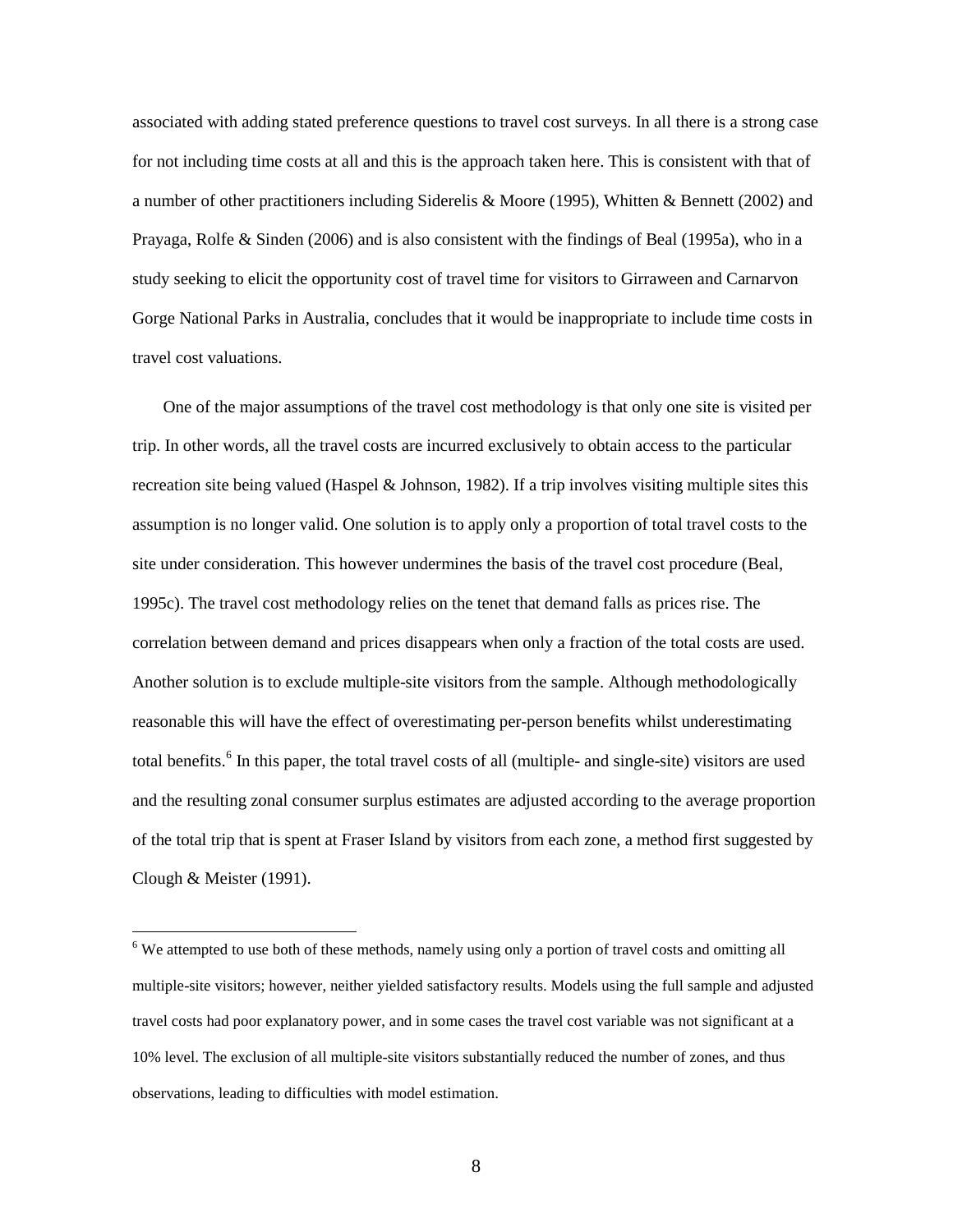The treatment of overseas visitors can vary (see for example Carr & Mendelsohn, 2003; Prayaga et al., 2006). The option taken in this paper is to omit all overseas visitors from the sample. When considered from a national perspective, the consumer surplus of overseas visitors is of little interest, except insofar as it can be extracted (through for example, price discrimination or taxation). Thus it is irrelevant to the assessment of the welfare effects of introducing access restrictions.<sup>[7](#page-8-0)</sup>

### **4 The Fraser Island survey**

### *4.1 Background and survey administration*

Although the objective of this study is to estimate a recreational value of Lake McKenzie, doing so using the travel cost method is problematic because almost all visitors to the Lake also visit other attractions on Fraser Island. In fact Fraser Island itself could be viewed as an attraction and most of the travel costs are spent in reaching the Island. Therefore the recreational value of Fraser Island in its entirety has been estimated and then some of this value is apportioned to Lake McKenzie. How much of the total value allocated to the Lake is determined in this paper by the satisfaction from visiting Lake McKenzie as a proportion of total satisfaction from visiting Fraser Island (as reported by respondents in  $2006$ ).<sup>[8](#page-8-1)</sup>

<span id="page-8-0"></span><sup>&</sup>lt;sup>7</sup> Measuring changes in expenditure is a more appropriate method of evaluating the domestic economic impact of restricting overseas visitors' access to a protected natural area. This is beyond the scope of this paper.

<span id="page-8-1"></span><sup>&</sup>lt;sup>8</sup> An alternative method to apportion value to Lake McKenzie is to use time spent at Lake McKenzie, relative to total time spent on Fraser Island. This approach, however is not considered suitable as vehicle-based visitors do not stay overnight at the Lake and due to road conditions the amount of time that people can hope to spend at Lake McKenzie is generally limited to a few hours; this limitation forces the proportion of time spent at Lake McKenzie to be a small proportion of total time spent on Fraser Island. Moreover, the link between time spent in a recreational activity and the value or enjoyment derived from that activity is tenuous.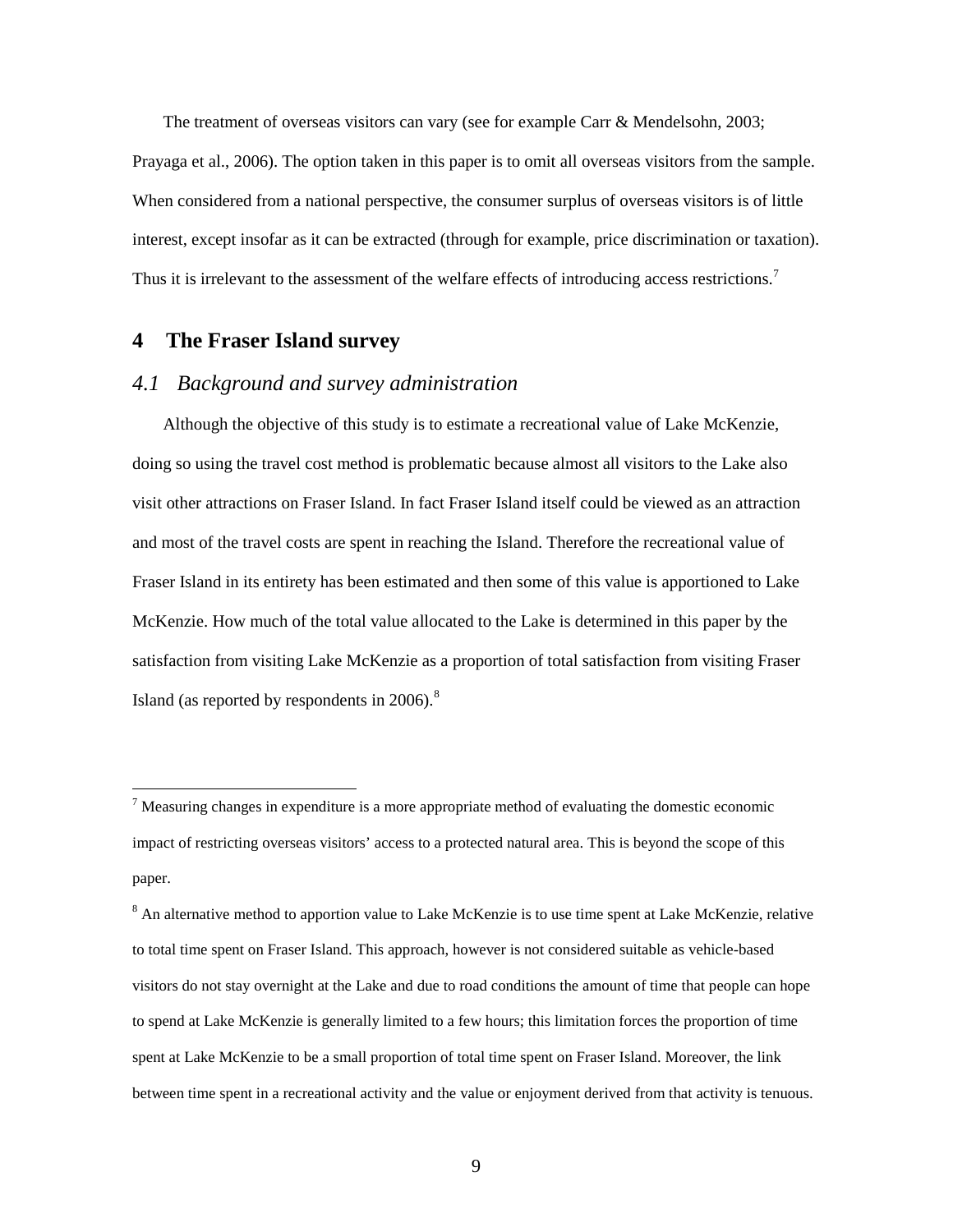Following the method of Wilson & Tisdell (2004), visitors to Fraser Island were given surveys with pre-paid self-addressed envelopes attached.<sup>[9](#page-9-0)</sup> This was to give respondents the opportunity to carefully consider replies in their own time. A total of two sampling occasions during 2006 were undertaken, the first in April and the second in August. In April, 800 surveys were distributed over a period of seven days, in August, 560 surveys were distributed over a period of eight days; reflecting the fact that August is a much quieter time of year on Fraser Island. In both cases, surveys were distributed at various locations, predominantly in the lower third of the Island.

As we are interested in the consumer surplus accruing to independent vehicle-based visitors (as this is the group most likely to be affected by any future access restrictions), only these visitors, and not those on commercial tours, were surveyed.

Of relevance to this paper, in addition to questions asking the respondents' home town and from where they departed the mainland to travel to Fraser Island, was a question seeking to obtain information from which travel costs could be estimated (reproduced in Box 1).<sup>[10](#page-9-1)</sup>

#### [INSERT BOX 1]

## *4.2 Socio-demographic characteristics of respondents*

Out of the 1 360 surveys distributed over both sampling periods, a total of 463 surveys were returned, of which 430 were useable, giving a response rate of 31.6%. Of these, 349 (75%) respondents were Australian residents and thus used in this study. Figure 1 illustrates that the majority of respondents (70%) are from Queensland, with the remainder from New South Wales

<span id="page-9-0"></span> $9<sup>9</sup>$  A copy of the survey is available on request.

<span id="page-9-1"></span> $10$  Due to the wide range of potential methods of travelling, and routes, to Fraser Island, the open-ended format was deemed the most appropriate means of obtaining information on travel behaviour and therefore costs. In all, this question was well-answered by respondents and we would recommend practitioners consider this approach in the future.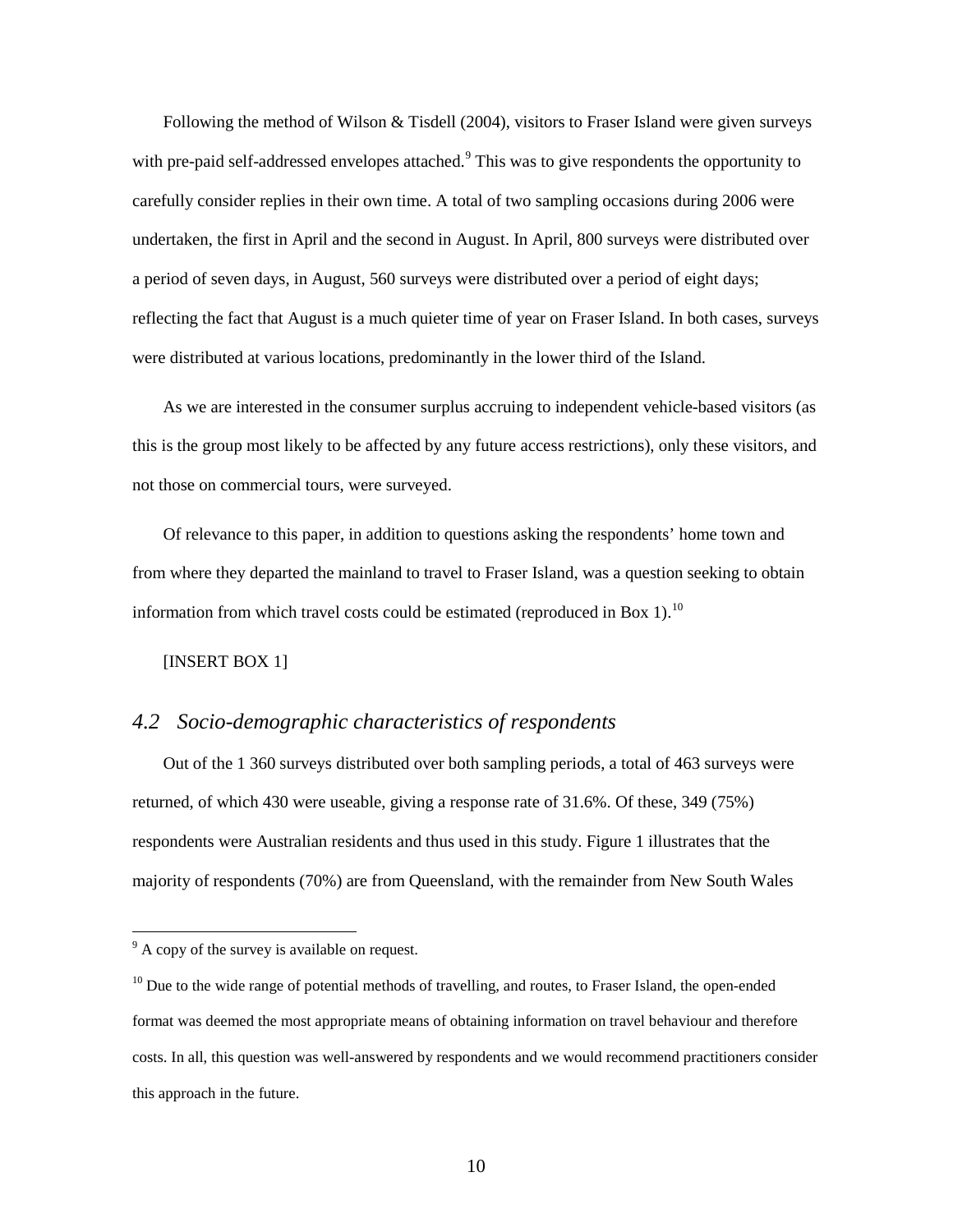(17%), Victoria (9%), South Australia (3%) and Western Australia (1%). There were no respondents from the Australian Capital Territory, Tasmania or the Northern Territory.

#### [INSERT FIGURE 1]

Summary statistics of respondents are presented in Table 1. The mean age of respondents is approximately 41, which is older than the average age (37 years) of the wider Australian population (ABS, 2007a). The sample is highly educated, with almost half of respondents reporting that they have a bachelor degree or above (compared with only 18.4% of the Australian adult population (ABS, 2006)). Respondents were comparatively wealthy, reporting a mean weekly household income of approximately \$1 500,<sup>[11](#page-10-0)</sup> compared to an Australia-wide mean of \$1 027. Further, 31% of respondents report a weekly household income in excess of \$2 000, compared to only 18% of households Australia-wide (see Figure 2) (ABS, 2007b).

[INSERT TABLE 1]

[INSERT FIGURE 2]

## **5 Application of the travel cost method**

## *5.1 Definition of the dependent variable*

The dependent variable for a zonal travel cost analysis is the rate of visitation from each of a number of researcher determined zones to the study site. In the Australian context, zones have often been based on Statistical Divisions<sup>[12](#page-10-1)</sup> (Cook & Harrison, 2002; Prayaga et al., 2006; Stoeckl, 1995; Ward & Beal, 2000) and this is the approach taken here. In all, the sample included observations

<span id="page-10-0"></span><sup>&</sup>lt;sup>11</sup> All figures are in AU \$. AU \$ = 0.8140 US \$; 0.4130 UK  $\pounds$  (9 September 2007).

<span id="page-10-1"></span> $12$  A Statistical Division is a defined area which represents large, general purpose, regional type geographic areas. It represents a relatively homogeneous region characterised by identifiable social and economic links between the inhabitants and between the economic units within the region. They cover, in aggregate, the whole of Australia without gaps or overlaps. They do not cross State or Territory boundaries (ABS, 2003).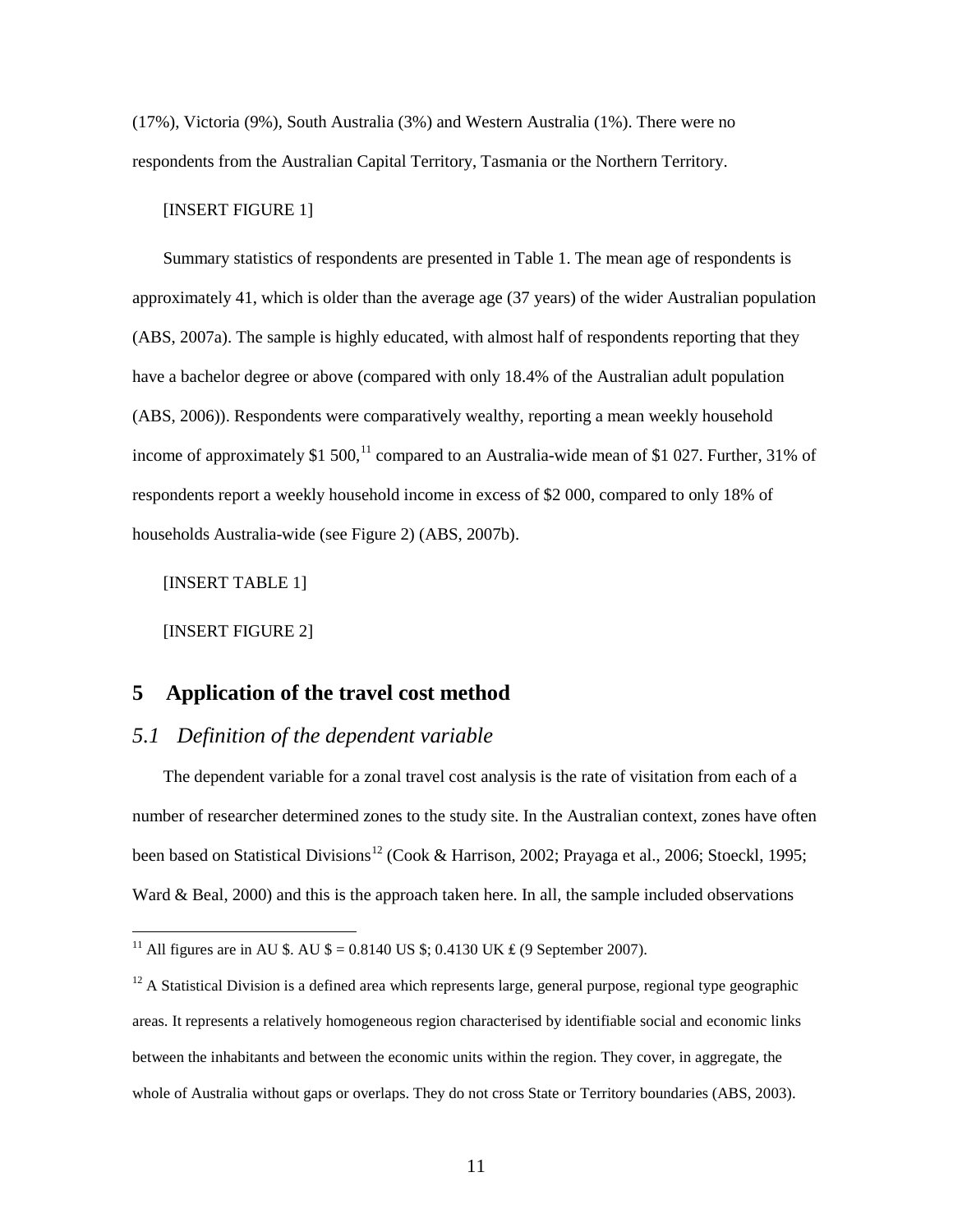from 25 different Statistical Divisions, and thus 25 observations are used in the first-stage estimation.

It was decided to calculate separate visitation rates for each zone for the April and August samples, and then use a weighted average to obtain an annual zonal visitation rate. Thus, for April (denoted subscript 1) the visitation rate (per 10 000) for zone *i* is given by:

$$
VR_{1,i} = \frac{V_{1,i}}{N_i \times 0.04027}
$$
 (1)

and for August (denoted subscript 2) by:

$$
VR_{2,i} = \frac{V_{2,i}}{N_i \times 0.04903}
$$
 (2)

where,  $V_{1,i}$  is the number of adult visitors sampled in April from zone *i*,  $V_{2,i}$  is the number of adult visitors sampled in August from zone  $i$ ,  $N_i$  is the population of zone  $i$  aged 15 years and over (in units of 10 000) and 0.04027 and 0.04903 are the sampling fractions for April and August respectively.[13](#page-11-0)

The annual zonal visitation rates are calculated using a weighted average of the monthly rates calculated above. The April rate, representing a peak visitation month, is given a weighting of  $1/3^{rd}$ reflecting the fact that 4 of 12 months (January, April, September and December) are regarded as peak visitation months, the August rate, representing an off-peak visitation month is therefore given a weighting of  $2/3^{rds}$ . The formula is:

$$
VR_i = \frac{1}{3} \times VR_{1,i} + \frac{2}{3} \times VR_{2,i}
$$
 (3)

where *VR<sub>i</sub>* is the annual visitation rate of zone *i* and all other variables are as previously defined.

<span id="page-11-0"></span><sup>&</sup>lt;sup>13</sup> The sampling fraction is the ratio of the number of parties in the sample to the annual number of permits issued to Australians, and thus scales the visitation rate to be applicable to the population.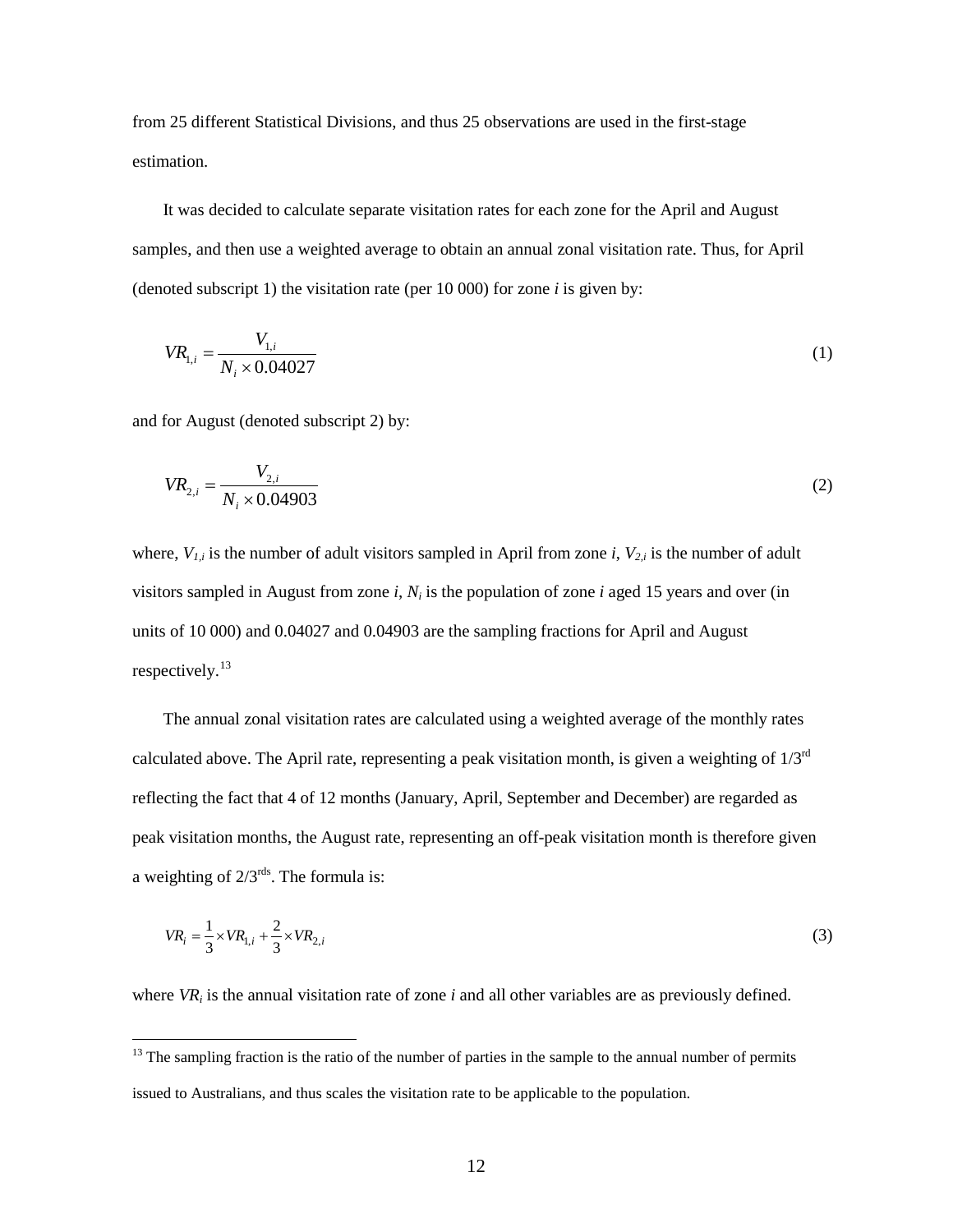## *5.2 Definition of travel costs*

Total travel costs are initially calculated per 'party' and include (where applicable): vehicle costs; air, bus and rail fares; recreational areas management (RAM) vehicle access permit fees; and barge fees. These costs are considered in more detail below. Per-person travel costs are then estimated by dividing 'party' travel costs by the number of adults in the party.<sup>[14](#page-12-0)</sup> Per-person travel costs are therefore calculated using:

$$
TC per person = \frac{Vehicle \text{Costs} + Air \text{ Fares} + \text{Bus \text{ Fares} + \text{Rail \text{ Fares} + \text{RAM} \text{Fee} + \text{Barge} \text{Fee}}}{Number \text{Mumber of \text{Adults in the Party}}}
$$
(4)

In regard to vehicle costs, respondents were asked to indicate the approximate size of vehicle in which they traveled. Seven size categories were suggested, corresponding to categories in the 2006 National Roads and Motorists' Association (NRMA) Private Motoring Cost Schedule. The NRMA vehicle costs are calculated using an average price of 137.5c per litre<sup>[15](#page-12-1)</sup> for unleaded petrol and include capital costs (depreciation, costs of funds), fixed costs (registration, compulsory third party insurance, comprehensive vehicle insurance, NRMA membership) and operating costs (fuel, tyres, service & repairs) (NRMA, 2006). A 10% operating cost premium was added for those respondents who indicated that they were towing a trailer. These costs are presented in Table 2.

#### [INSERT TABLE 2]

The vehicle cost included in the travel cost variable was obtained as the product of the NRMA operating cost and the road distance traveled. Road distances are calculated using the Royal Automobile Club of Queensland (RACQ) Trip Planner (RACQ, 2006), with points of departure and

<span id="page-12-0"></span><sup>&</sup>lt;sup>14</sup> It is assumed children 15 years and over do not contribute to paying costs and therefore represent an additional cost burden to the adults in the party.

<span id="page-12-1"></span><sup>&</sup>lt;sup>15</sup> This is a relatively high fuel price, reflecting the fact that New South Wales, where the NRMA calculations are derived, has a higher level of taxation on fuel than Queensland.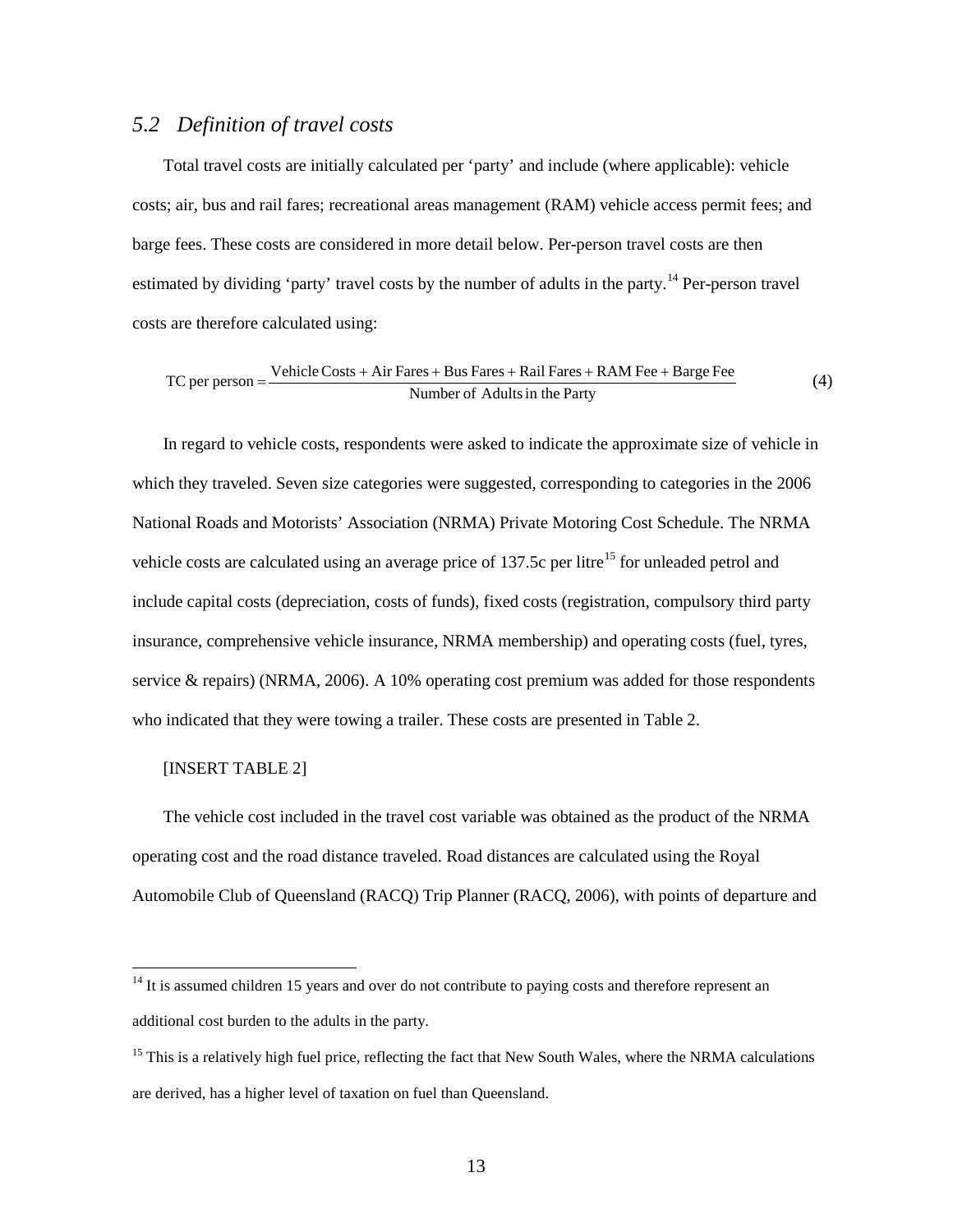arrival entered as postcodes. The trip planner calculates the shortest, not always the most scenic, route and distance calculations should therefore be viewed as conservative.<sup>[16](#page-13-0)</sup>

Air fares, bus and rail fares are calculated using the respective appropriate websites (Flight Centre, 2006; Greyhound Australia, 2006; Travel Train, 2006). In each case it is assumed the fare is for the economy class booked four weeks in advance. These costs should therefore be viewed as conservative.

Before bringing a vehicle onto Fraser Island, visitors must obtain a RAM vehicle access permit. The fee for this permit (valid for one month) at the time of the survey was \$33.45 (per vehicle). An annual permit is also available for a fee of \$172.30. It is assumed all parties bringing a vehicle onto the Island had purchased a one month RAM vehicle access permit.

There are a number of barges operating between the mainland and Fraser Island. Those departing from the southern end of the Island can travel on the Manta Ray, Rainbow Venture or Fraser Explorer, those accessing the western side of the Island can travel on the Fraser Venture, Kingfisher Bay Barge, Fraser Dawn or Kingfisher Bay Fastcat. Respondents were not asked to indicate which barge they traveled on, they were, however, asked to state a departure point from the mainland and this is used to determine an approximate barge fee. In all cases it is assumed a return ticket was purchased.

## *5.3 Definition of socio-economic variables*

The survey asked respondents to identify their age, highest level of educational attainment and household income. The age question presented respondents with a series of age brackets at ten-year intervals. In order to calculate the average age of respondents from each zone, the age of each respondent was assumed to be equal to the mid-point of each bracket.

<span id="page-13-0"></span><sup>&</sup>lt;sup>16</sup> Liston-Heyes (1999) demonstrates that the use of such a planner generates travel time and distance estimates that are consistent with those directly reported by travellers.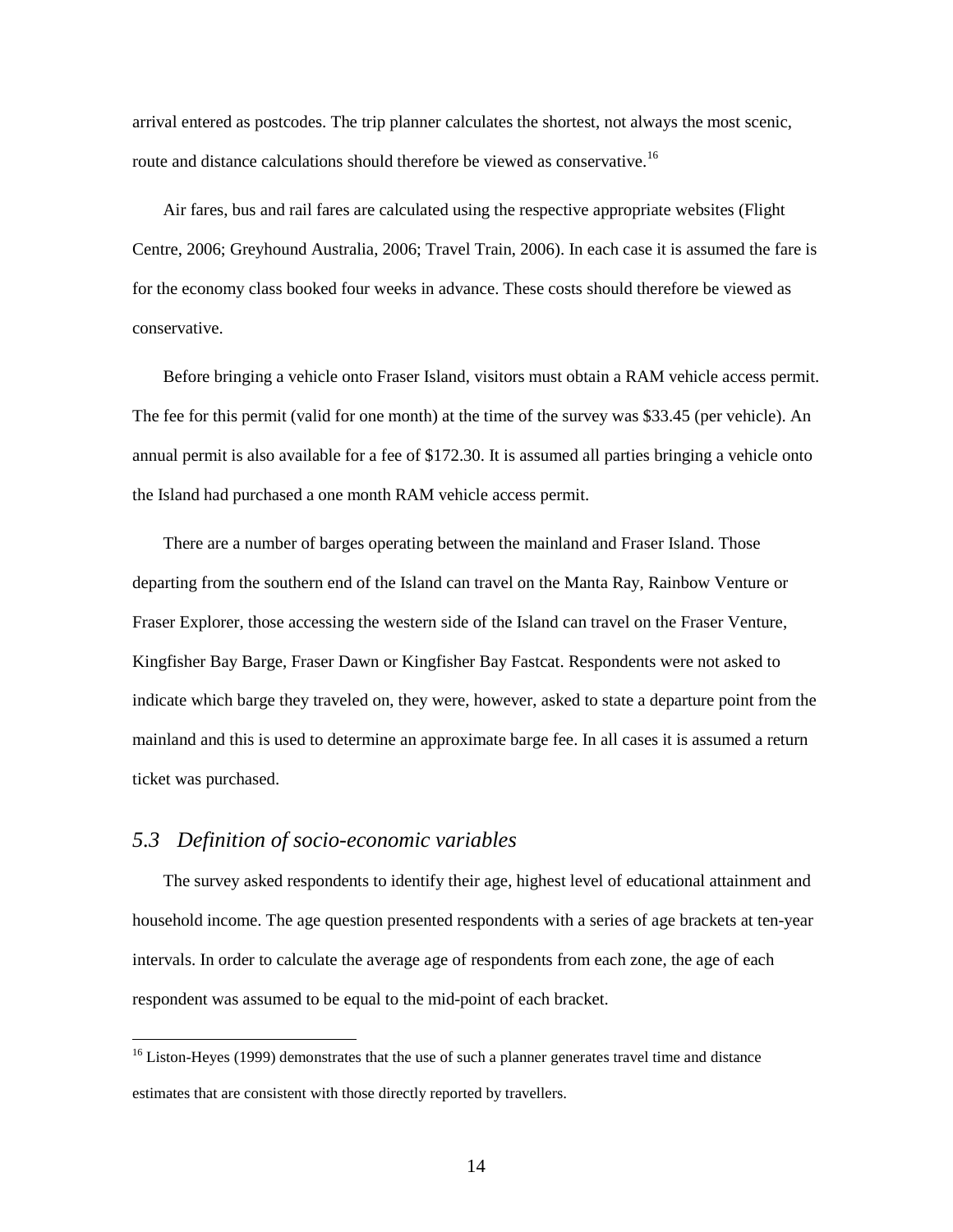Four education categories were defined, coded as 1 to 4, where 1 represented having completed less than Year 12 (final year of schooling) or equivalent, and 4 represented having at least a bachelor degree. From this information the average educational attainment of respondents from each zone is calculated.

As with the age question, respondents were asked to indicate their before-tax household income by selecting a particular income bracket. Mid-points were again used to determine the average household income of respondents from each zone.

### *5.4 Model selection*

To obtain the trip generating function, the zonal visitation rate was regressed against average zonal travel cost (TC) and the three socio-demographic variables (age, education, income). As is typical with zonal travel cost studies (see for example, Beal, 1995c; Nillesen, Wesseler, & Cook, 2005) none of the socio-demographic variables were found to be significant, even at the 10% level so these were removed from further analysis. As there is no theoretical reason for choosing one functional form over another, linear, linear-log, log-linear and log-log equations were all estimated. Observation of scatter diagrams, log likelihood values, the adjusted  $R^2$ , F-statistics and Schwarz and Akaike information criterion values as reported in Table 3 were all considered in choosing the best functional form. Following Chotikapanich & Griffiths' (1998) suggestion that the value of the maximised log likelihood function is preferable to  $R^2$  as a descriptive goodness of fit measure, particularly for models with different dependent variables, log-likelihood values were used as a primary means of determining the functional form that best fits the data. Against all criteria, the functional form of the preferred equation was found to be  $Ln(VR) = \beta_0 + \beta_1 Ln(TC)$ . Thus the log-log model was chosen for further analysis.

[INSERT TABLE 3]

15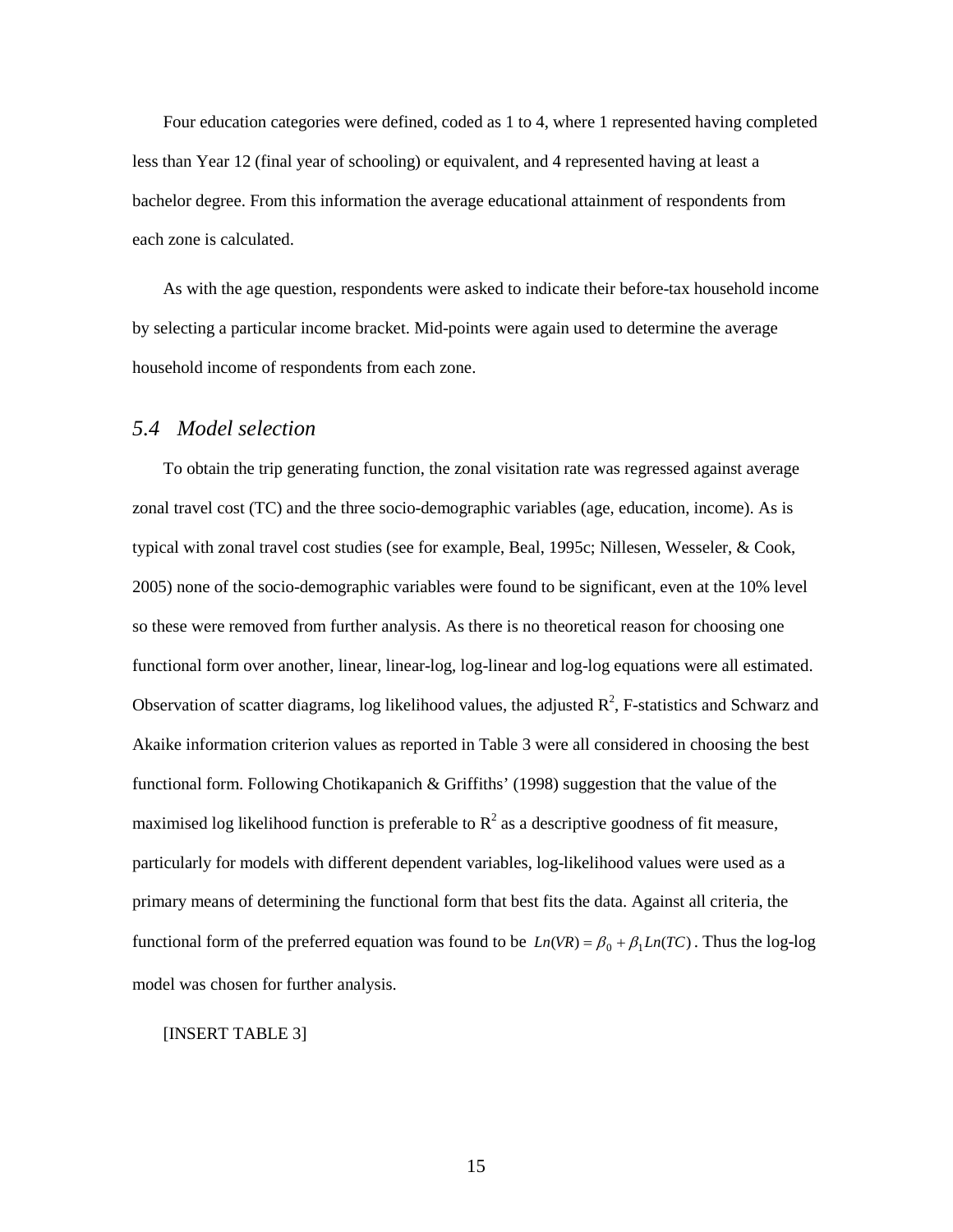Inserting current average zonal travel cost and multiplying by zonal population, this model yields an estimated number of annual visits of 130 909. Given there are approximately 300 000 visitors annually, and the model estimates only Australian residents traveling independently, this figure seems reasonable. Further, if this level of visitation is divided by the annual number of vehicle permits estimated to be issued to Australian residents (38 775), an average of 3.4 adults per vehicle is obtained, which is also a reasonable estimate given the average number of adults per vehicle in the sample was 3.6.

## **6 Consumer surplus estimation**

## *6.1 Estimates for Fraser Island*

With the assumption that people will respond to increases in price in a similar way to increases in travel cost, the visitation levels corresponding to a schedule of travel costs was derived. In theory this involves incrementing the travel cost variable until zero visitation is obtained, thus identifying the choke price for each zone. However, due to the nature of a logarithmic function, it is not possible to obtain a zero level of visitation. Instead choke prices were identified at that point where the level of visitation in each zone reached one. For each zone the level of visitation  $V_i$  was calculated using two equations:

$$
Ln(VR) = 11.22568 - 1.067552 ln(TC)
$$
\n(5)

$$
V_i = VR_i \times \frac{N_i}{10,000}
$$
 (6)

where  $VR_i$  is the weighted average visitation rate as defined in equation (3), and  $V_i$  represents the scaled number of visits per 10 000 population from each zone for the year.

Hence,

$$
V_i = \frac{N_i}{10,000} e^{11.22568} \times TC^{-1.067552}
$$
 (7)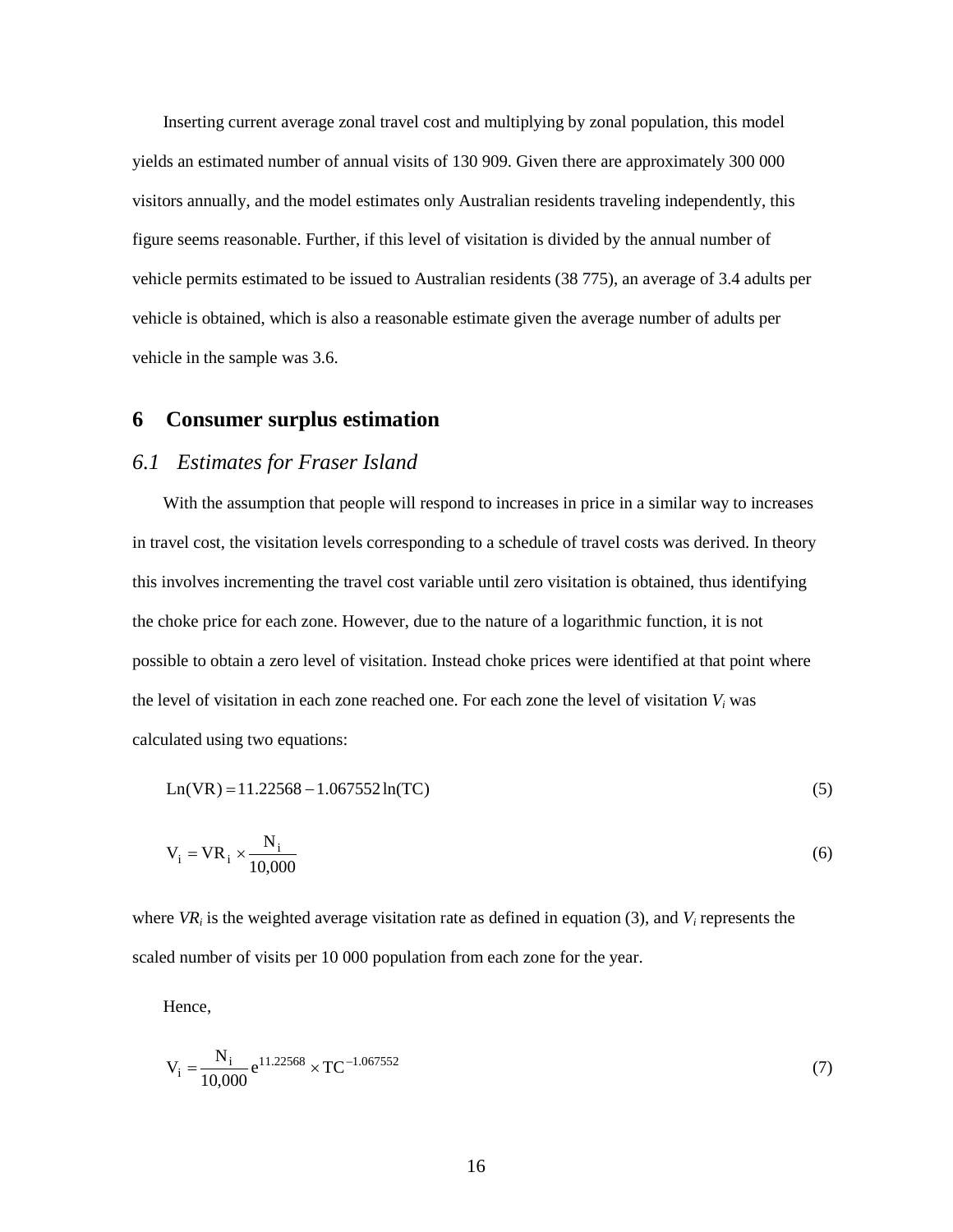The trip generating function was integrated for each zone between the actual travel cost and the zonal choke price travel cost. This estimates consumer surplus for each zone.

Consumer surplus is thus,

$$
CS_{i} = \frac{N_{i}}{10,000} e^{11.22568} \int_{TC_{i}}^{TC_{i}+\Delta C_{max}} T C^{-1.067552} dTC
$$
\n(8)

$$
=\frac{N_i}{10,000}e^{11.22568} \times \left[\frac{TC^{-0.067552}}{-0.067552}\right]^{TC_i + \Delta C_{\text{max}}}_{TC_i}
$$
(9)

All the zonal answers were added to obtain the estimate of total consumer surplus. This yielded a surplus of approximately \$417.5 million per annum, which converts to \$3 189 per-person pervisit. Following the methodology of Chotikapanich & Griffiths (1998), in order to gain an indication of the reliability of this consumer surplus estimate, the approximate standard error and consequent confidence interval were obtained using the asymptotic variance, given by:

$$
\text{var}(\hat{C}S) = \left(\frac{\partial(CS)}{\partial \beta_0}\right)^2 \text{var}(\hat{\beta}_0) + \left(\frac{\partial(CS)}{\partial \beta_1}\right)^2 \text{var}(\hat{\beta}_1) + 2\left(\frac{\partial(CS)}{\partial \beta_0}\right) \left(\frac{\partial(CS)}{\partial \beta_1}\right) \text{cov}(\hat{\beta}_0, \hat{\beta}_1)
$$
(10)

This value along with the estimated consumer surplus is used to calculate a 95% confidence interval of \$251.5 to \$583.5 million per annum, or \$1 921 to \$4 475 per-person per-visit. This relatively wide confidence interval shows there is a high degree of uncertainty associated with our consumer surplus estimate, a result consistent with other studies in the literature (see for example Chotikapanich & Griffiths, 1998; Lansdell & Gangadharan, 2003).

To account for multiple-site visitors, each zonal estimate of consumer surplus was adjusted according to the average zonal proportion of time spent on Fraser Island, relative to the time spent away from home on the trip, as given by equation (11).

Proportion of consumer surplus allocated to Fraser Island = 
$$
\frac{NI_x}{TN_x}
$$
 (11)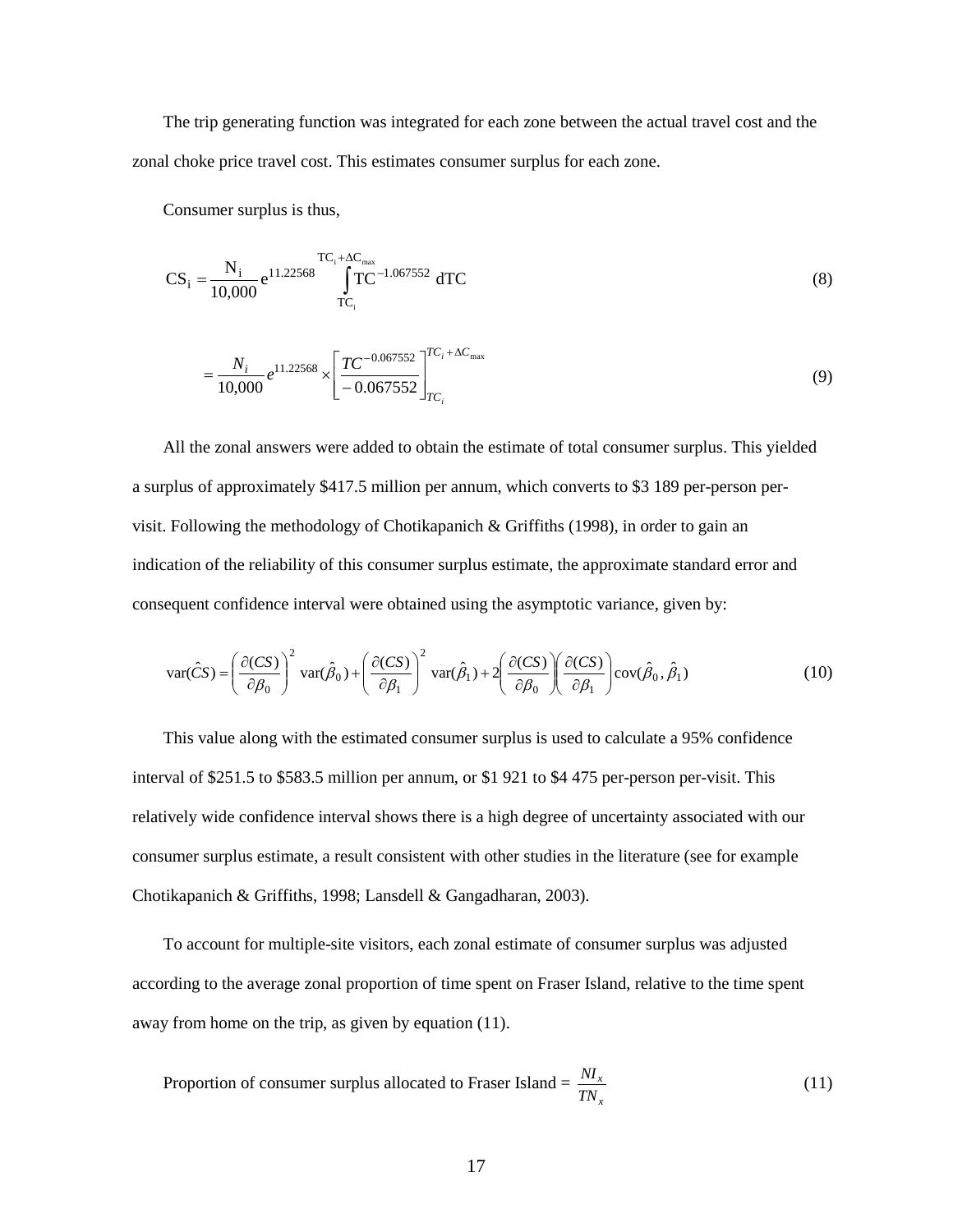where  $NI_x$  is the number of nights spent on Fraser Island by visitor *x* and  $TN_x$  is the total number of nights spent away from home by visitor x. If this proportion is equal to 1, or if  $TN_x$  is zero (signifying a day trip), then 100% of the consumer surplus is allocated to the Island. This yields an adjusted consumer surplus of \$191.4 million, which converts to \$1 462 per-person pervisit. Assuming the relative contribution of each zone to total consumer surplus at the lower and upper bounds is the same as at the point estimate, 95% confidence intervals of the adjusted consumer surplus can be calculated. These are \$115.3 to \$267.4 million per annum, or \$881 to \$2 043 per-person per-visit.

### *6.2 Estimates for Lake McKenzie*

The above consumer surplus values are the estimates for Fraser Island as a whole. Once on Fraser Island visitors undertake different activities and visit various sites. In order to gauge the level of utility or satisfaction gained from visiting Lake McKenzie (and thus to determine what proportion of consumer surplus may be attributed to the Lake), respondents were asked a question regarding their enjoyment of their visit to the Lake, as a proportion of their total enjoyment of their visit to Fraser Island (reproduced in Box 2). $^{17}$  $^{17}$  $^{17}$ ,

### [INSERT BOX 2]

To estimate a consumer surplus for Lake McKenzie, the average zonal reported satisfaction measure (which ranged from 0 to 35%, with an average of 15.6%) is multiplied by the estimated zonal consumer surplus, and then all adjusted surpluses are summed. This, using the consumer surplus estimates adjusted for multiple-site visitors, yields an estimate for Lake McKenzie of \$31.8

<span id="page-17-0"></span> $17$  In an earlier pilot, a more complete list of possible attractions of Fraser Island were listed, with respondents asked to attribute a proportion of enjoyment to each. However, this question was poorly answered and left blank by many respondents and was thus replaced with the question in Box 2.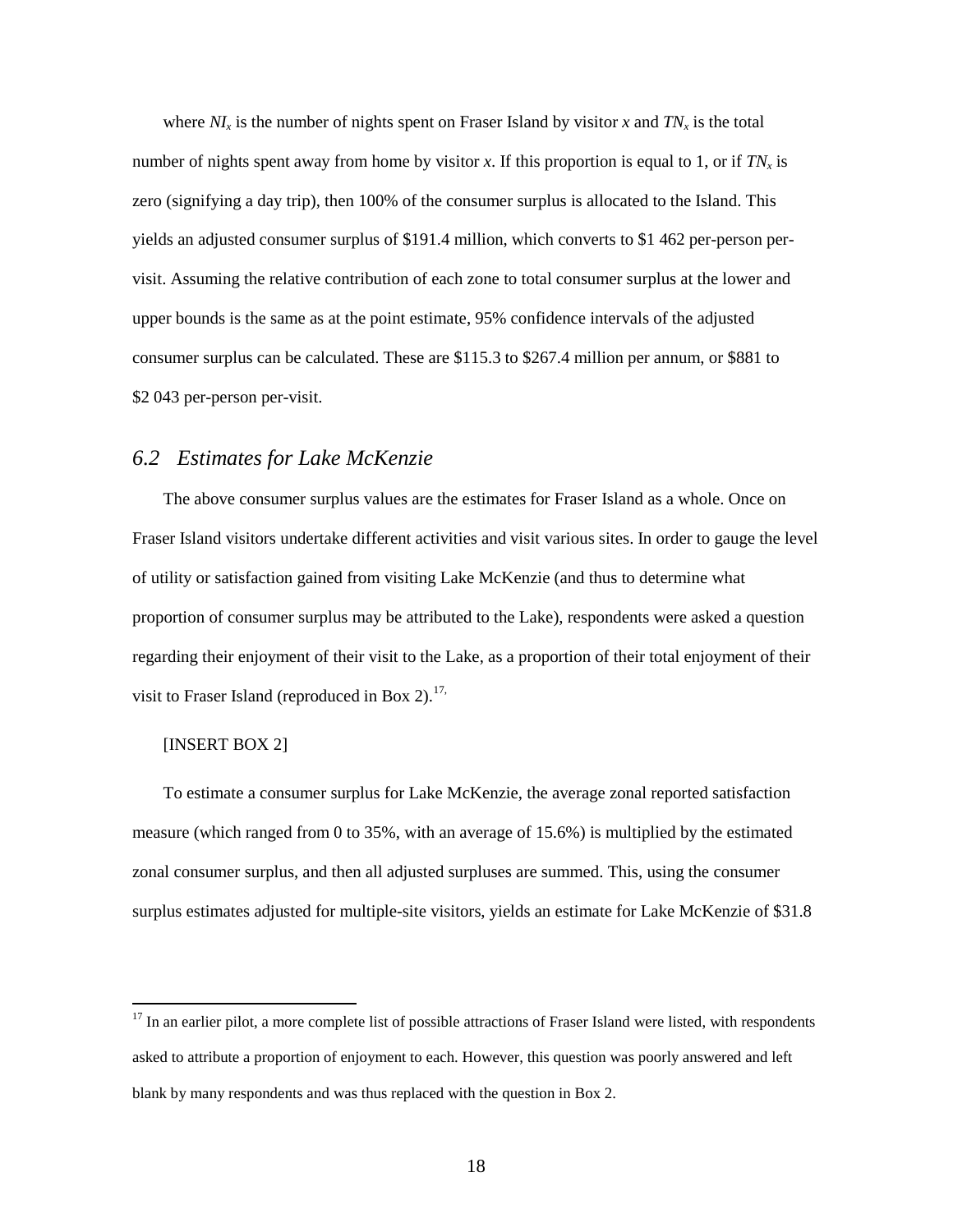million, or an average of \$243 per-person per-visit (confidence intervals of \$19.2 to \$44.4 million per annum, or \$146 to \$339 per-person per-visit).

### *6.3 Summary*

As presented in Table 4, this application of the travel cost method has produced a range of estimates for both Fraser Island and Lake McKenzie. Due to the issue of multiple-site visitation discussed in Section 2.1, the unadjusted estimates reported in the left hand columns are not considered reasonable. As an example of the difficulty with using unadjusted estimates, consider the case of one respondent who had travelled to Fraser Island from Adelaide (a distance of some 2 200km) and spent three nights of a 28 night trip on the Island. Under the unadjusted calculation, the total travel cost of the entire trip is allocated to the value of Fraser Island, a patently absurd outcome.

#### [INSERT TABLE 4]

Therefore considering the adjusted estimates only, the annual recreational value of Fraser Island for Australian-resident, independent visitors, is substantial, ranging with 95% confidence between approximately \$115.3 and \$267.4 million per annum. For Lake McKenzie these estimates range from \$19.2 to \$44.4 million per annum. Given that the analysis presented here does not measure the recreational value to those on organised tours, nor does it measure non-use values, the total economic value of Fraser Island and Lake McKenzie is likely to be a much higher figure than those reported here.

While the inherently unique nature of protected natural areas makes it difficult to compare these results with those of other studies, Carr & Mendelsohn's (2003) valuation of the Great Barrier Reef, which found a consumer surplus for Australian visitors of around US \$400 million per annum (AU \$600 million in 2006 dollars) is a useful point of comparison. This figure, approximately three

19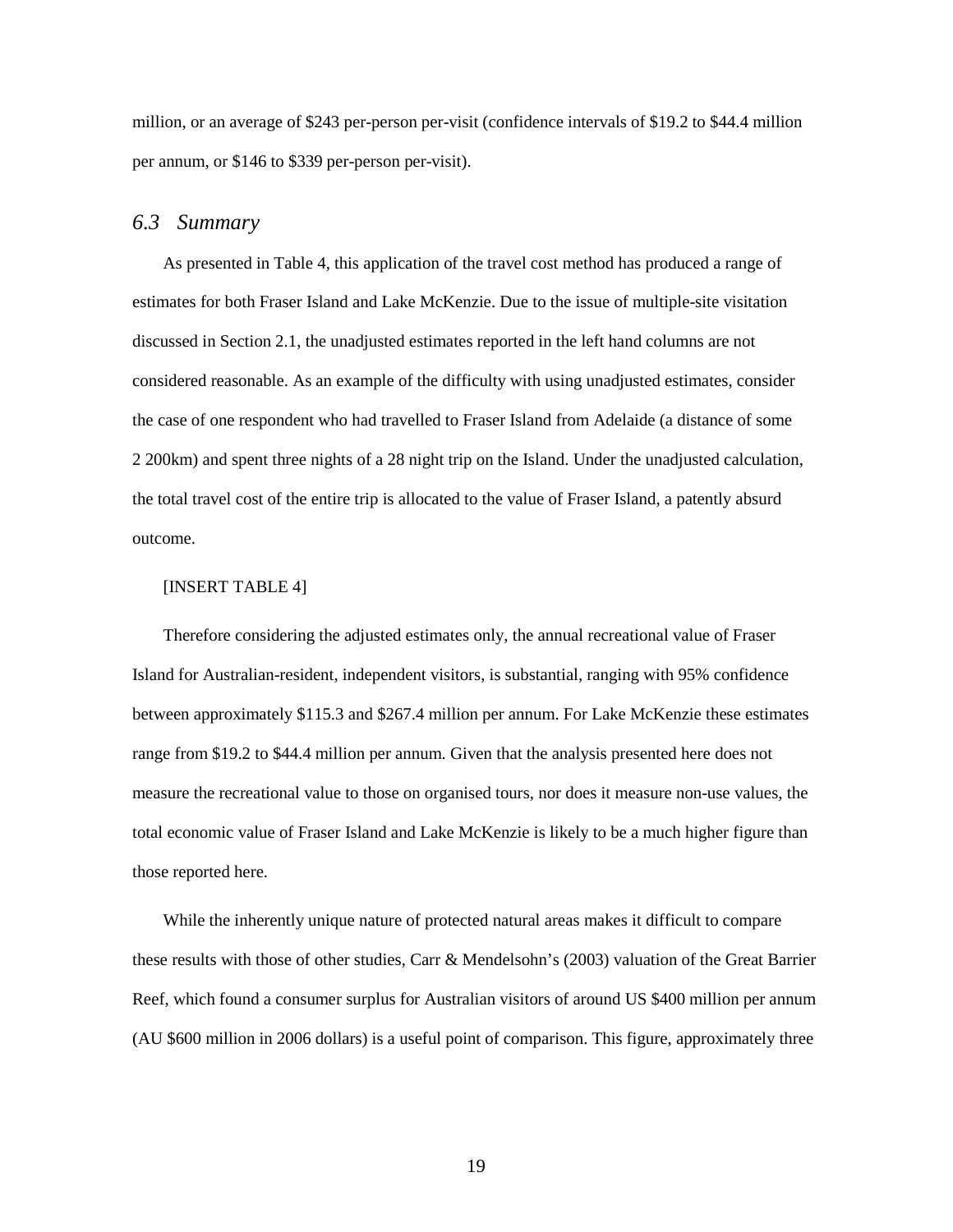times the annual estimate of \$191.4 million for Fraser Island, gives some indication that the estimates found in this paper are within a plausible range.

### **7 Conclusion**

Managing a World Heritage Area is a difficult task, management has an obligation to preserve the area for future generations, as well as allow access for the present generation. In this context, the QPWS, who are charged with managing Fraser Island, need to try and accommodate an everincreasing number of tourists while preserving the very qualities that tourists (and others) value. Of all the sites on the Island, Lake McKenzie is the most under pressure from tourism, and therefore is the site in most need of some form of management intervention.

In order to assess the relative merits of alternative management strategies it is useful to be able to weigh the benefits and costs of each option; a logical first step in this process is to estimate the recreational value associated with current visitation. The estimates found in this paper confirm that there is a substantial current recreational value for both Fraser Island and Lake McKenzie and caution, therefore, is needed before moving to restrict access to this publicly owned recreational site. That is not to suggest the imposition of access restrictions is necessarily a poor policy per se, simply that this potential loss of welfare needs to be balanced against any potential gains in value (including in non-use value) resulting from reduced visitor numbers.

The next step in the evaluation process is to investigate alternative measures to reduce visitor numbers, consider the likely impact of these measures on total visitation, and use the estimates reported in this paper to assess the cost (in terms of reduced consumer surplus) of imposing each measure. This cost needs to be evaluated against the expected benefits of imposing restrictions on visitor access. If, within a benefit-cost framework it can be demonstrated that the present value of these benefits outweigh the present value of the costs, policies to reduce visitor access can be defended on economic efficiency grounds.

20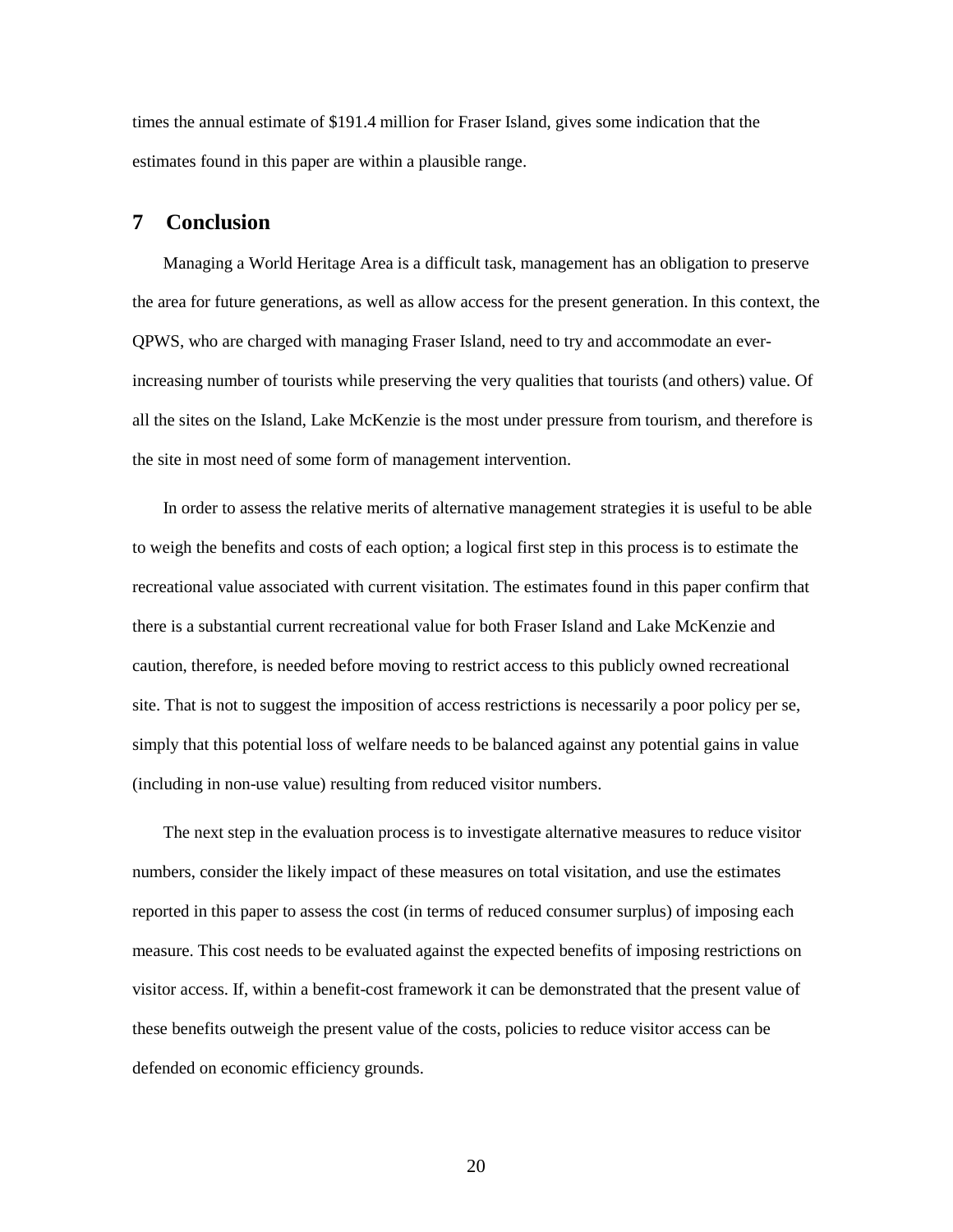## **References**

- ABS. (2003). *Glossary of Statistical Geography Terminology*. Canberra.
- ABS. (2006). *Survey of Education and Training, Australia, 2005*. Canberra.
- ABS. (2007a). *2006 Census of Population and Housing: Age by Sex*. Canberra.
- ABS. (2007b). *2006 Census of Population and Housing: Gross Household Income (Weekly) By Household Composition*. Canberra.
- Alvarez-Farizo, B., Hanley, N., & Barberan, R. (2001). The value of leisure time: A contingent rating approach. *Journal of Environmental Planning and Management, 44*(5), 681-699.
- Beal, D. (1995a). The cost of time in travel cost analyses of demand for recreational use of natural areas. *Australian Journal of Leisure and Recreation, 5*(1), 9-13.
- Beal, D. (1995b). Estimation of the elasticity of demand for camping visits to a national park in south-east Queensland. *Australian Leisure, 7*(1), 21-26.
- Beal, D. (1995c). A travel cost analysis of the value of Carnarvon Gorge National Park for recreational use. *Review of Marketing and Agricultural Economics, 63*(2), 292-303.
- Bockstael, N., Strand, I., & Hanemann, W. M. (1987). Time and the recreational demand model. *American Journal of Agricultural Economics, 69*(2), 293-302.
- Burns, G., & Howard, P. (2003). When wildlife tourism goes wrong: A case study of stakeholder and management issues regarding Dingoes on Fraser Island, Australia. *Tourism Management, 24*(6), 699-712.
- Carr, L., & Mendelsohn, R. (2003). Valuing coral reefs: A travel cost analysis of the Great Barrier Reef. *Ambio, 32*(5), 353-357.
- Casey, J., Tomislav, V., & Danielson, L. (1995). The economic value of hiking: Further considerations of opportunity cost of time in recreation demand models. *Journal of Agriculture and Applied Economics, 27*(2), 658-668.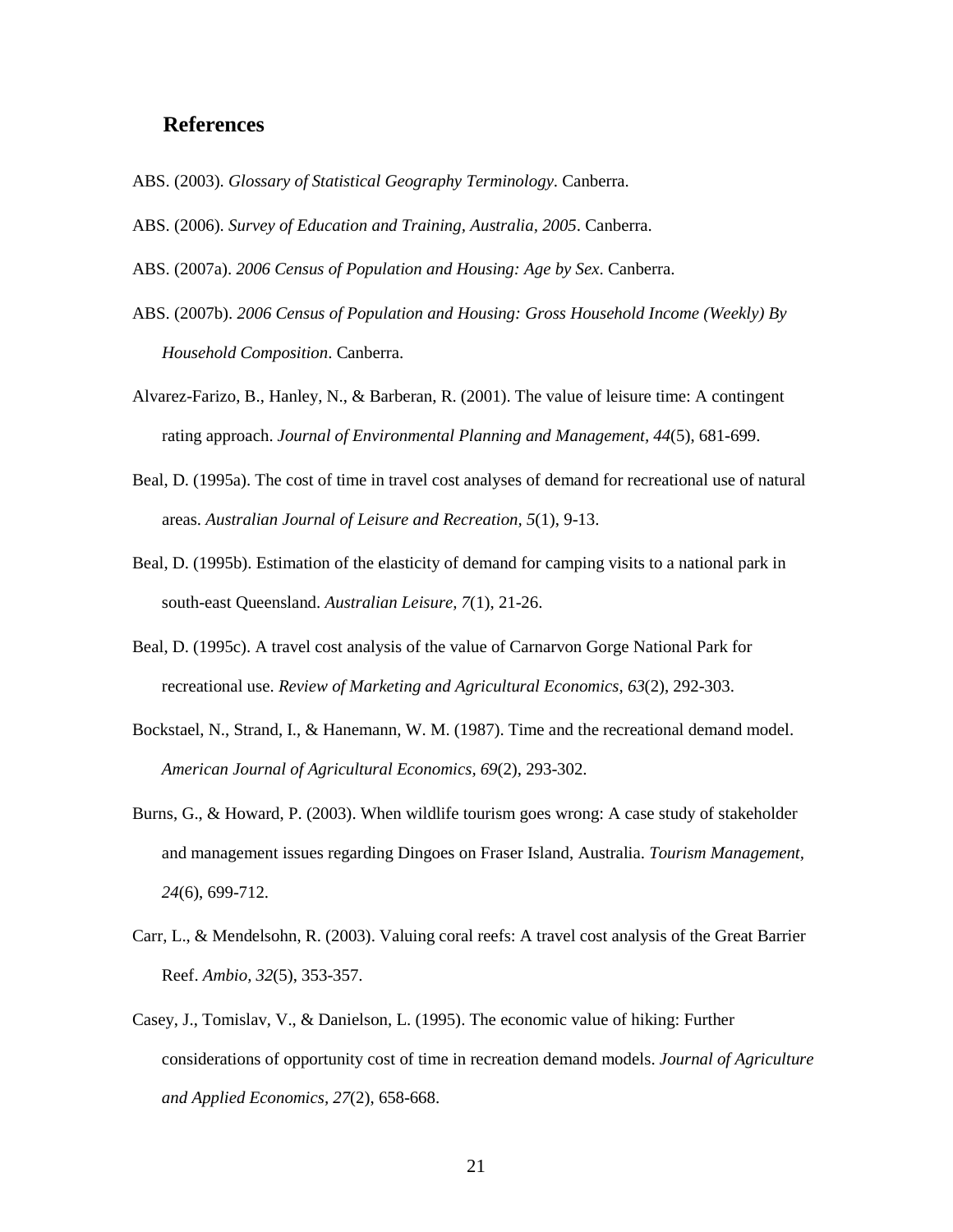Cesario, F. (1976). Value of time in recreation benefit studies. *Land Economics, 52*(1), 32-41.

- Cesario, F., & Knetsch, J. (1970). Time bias in recreation benefit studies. *Water Resources Research, 6*(3), 700-704.
- Chotikapanich, D., & Griffiths, W. (1998). Carnarvon Gorge: A comment on the sensitivity of consumer surplus estimation. *Australian Journal of Agricultural and Resource Economics, 42*(3), 249-261.
- Clawson, M., & Knetsch, J. (1966). *Economics of Outdoor Recreation*. Baltimore: John Hopkins University Press.
- Clough, P., & Meister, A. (1991). Allowing for multiple-site visitors in travel cost analysis. *Journal of Environmental Management, 32*(2), 115-125.
- Cook, A., & Harrison, S. (2002). Economic evaluation of proposed long-distance walking tracks in the Wet Tropics of Queensland. *Economic Analysis and Policy, 32*(2), 113-129.
- Daily, G., Alexander, S., Ehrlich, P., Goulder, L., Lubchenco, J., Matson, P., et al. (1997). Ecosystem services: Benefits supplied to human societies by natural ecosystems. *Issues in Ecology, 2*(1), 1-18.
- EDAW. (2002). *Fraser Island desired site capacities study: Final report*. Brisbane: Queensland Environmental Protection Agency.
- Feather, P., & Shaw, W. D. (1999). Estimating the cost of leisure time for recreation demand models. *Journal of Environmental Economics and Management, 38*(1), 49-65.

Flight Centre. (2006). Retrieved 7 October, fro[m http://www.flightcentre.com.au/](http://www.flightcentre.com.au/)

Freeman, A. M. (1993). *The Measurement of Environmental and Resource Values: Theory and Methods*. Washington DC: Resources for the Future.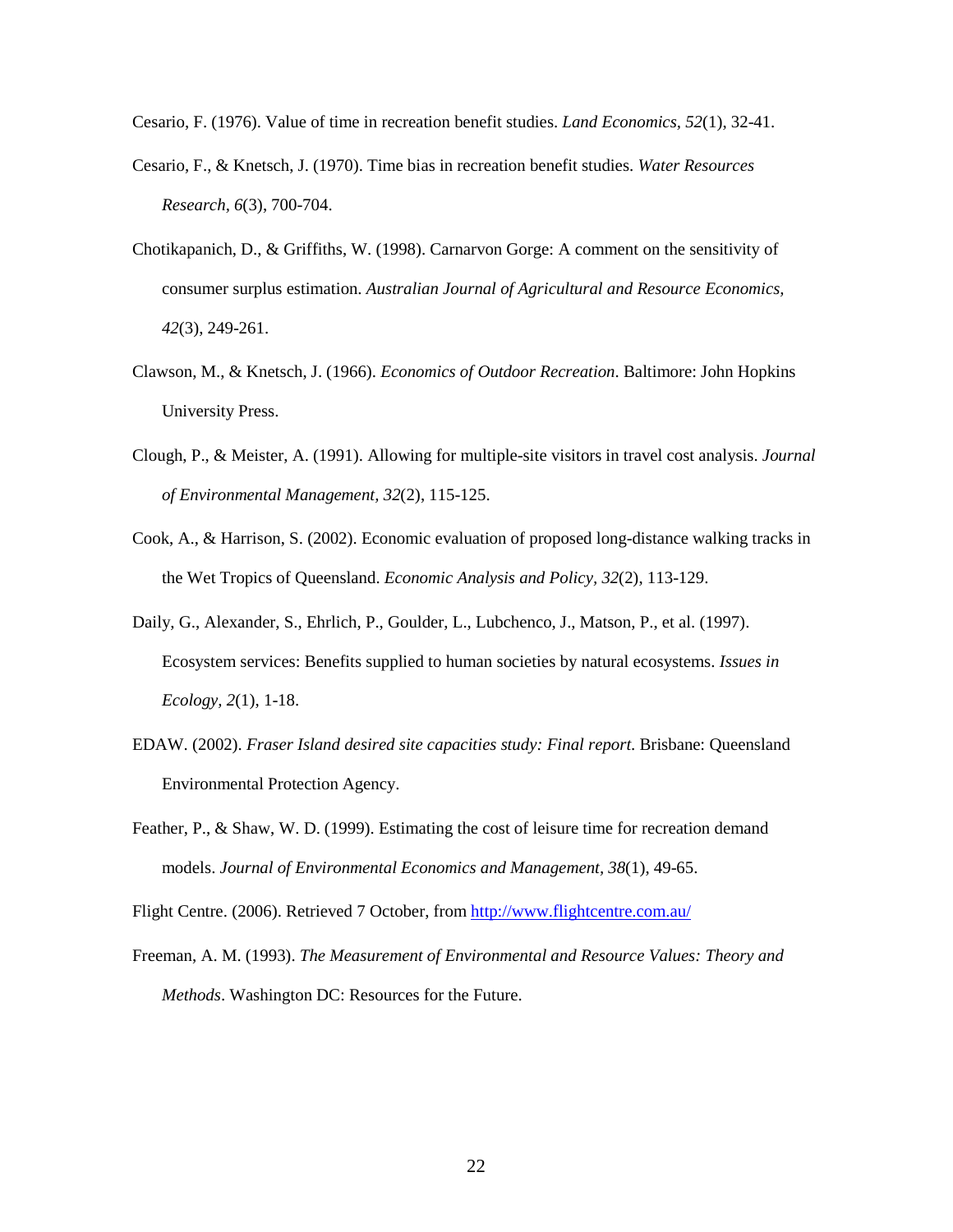Greig, P. (1973). *The Management Decision-Making Process in the Mulitple Use of Forested Lands, with Particular Reference to Outdoor Recreation.* Unpublished Master of Science thesis, University of Melbourne, Melbourne.

Greyhound Australia. (2006). Retrieved 7 October, from [www.greyhound.com.au/default.aspx](http://www.greyhound.com.au/default.aspx)

- Hadwen, W., & Arthington, A. (2003). The significance and management implications of perched dune lakes as swimming and recreation sites on Fraser Island, Australia. *Journal of Tourism Studies, 14*(2), 35-44.
- Hadwen, W., Arthington, A., & Mosisch, T. (2003). The impact of tourism on dune lakes on Fraser Island, Australia. *Lakes and Reservoirs: Research and Management, 8*(1), 15-26.
- Hanley, N., & Spash, C. (1993). *Cost-Benefit Analysis and the Environment*. Aldershot: Edward Elgar.
- Haspel, A., & Johnson, F. R. (1982). Multiple destination trip bias in recreation benefit estimation. *Land Economics, 58*(3), 364-372.
- Herath, G., & Kennedy, J. (2004). Estimating the economic value of Mount Buffalo National Park with the travel cost and contingent valuation models. *Tourism Economics, 10*(1), 63-78.
- Hundloe, T., McDonald, G., Blamey, R., Wilson, B., & Carter, M. (1990). *Socio-economic analysis of non-extractive natural resource uses in the Great Sandy Region*. Brisbane: Griffith University.
- Knapman, B., & Stanley, O. (1991). *A travel cost analysis of the recreation use value of Kakadu National Park*. Canberra: Resource Assessment Commission.
- Lansdell, N., & Gangadharan, L. (2003). Comparing travel cost models and the precision of their consumer surplus estimates: Albert Park and Maroondah Reservoir. *Australian Economic Papers, 42*(4), 399-417.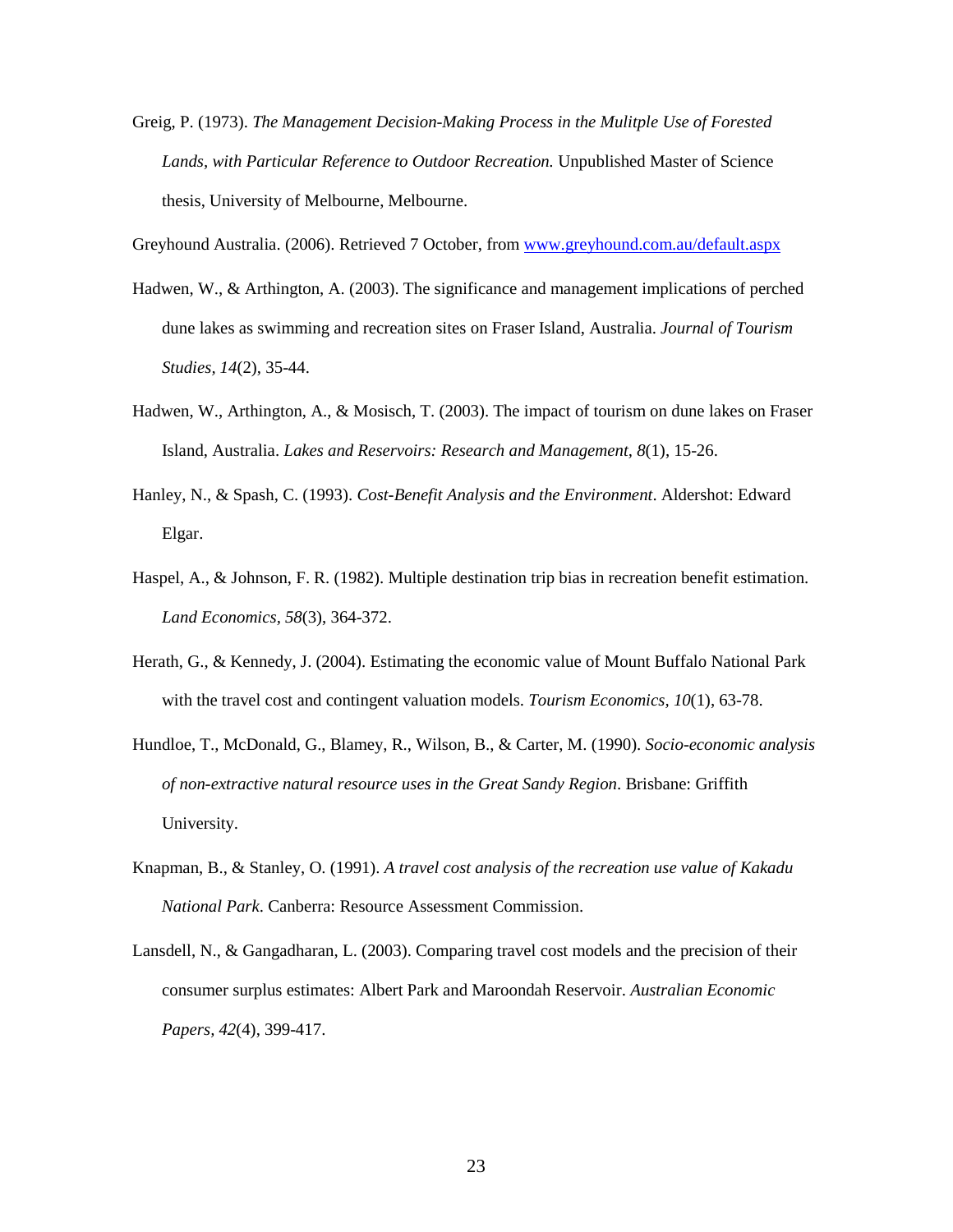- Larson, D., Shaikh, S., & Layton, D. (2004). Revealing preferences for leisure time from stated preference data. *American Journal of Agricultural Economics, 86*(2), 307-320.
- Lee, C.-K., & Han, S.-Y. (2002). Estimating the use and preservation values of national parks' tourism resources using a contingent valuation method. *Tourism Management, 23*(5), 531-540.
- Lew, D., & Larson, D. (2005). Accounting for stochastic shadow values of time in discrete-choice recreation demand models. *Journal of Environmental Economics and Management, 50*(2), 341- 361.
- Liston-Heyes, C. (1999). Stated vs. computed travel data: A note for TCM practitioners. *Tourism Management, 20*(1), 149-152.
- Longmore, M. (1997). Quaternary palynological records from perched lake sediments, Fraser Island, Queensland, Australia: Rainforest, forest history and climatic control. *Australian Journal of Botany, 45*(3), 507-526.
- Manning, R. (1999). *Studies in Outdoor Recreation: Search and Research for Satisfaction* (second ed.). Corvallis: Oregon State University Press.
- Nillesen, E., Wesseler, J., & Cook, A. (2005). Estimating the recreational-use value for hiking in Bellenden Ker National Park, Australia. *Environmental Management, 36*(2), 311-316.
- NRMA. (2006). *Private Motoring Cost Schedule June 2006*. Retrieved 5 October 2006, from [www.mynrma.com.au/operating\\_costs.asp](http://www.mynrma.com.au/operating_costs.asp)
- Prayaga, P., Rolfe, J., & Sinden, J. (2006). A travel cost analysis of the value of special events: Gemfest in Central Queensland. *Tourism Economics, 12*(3), 403-420.
- QEPA. (2002). *Australian National Periodic Report: Section II, Report on the State of Conservation of Fraser Island*. Brisbane.

QPWS. (2004). *New Fraser campground helps sustain island environment*. Brisbane.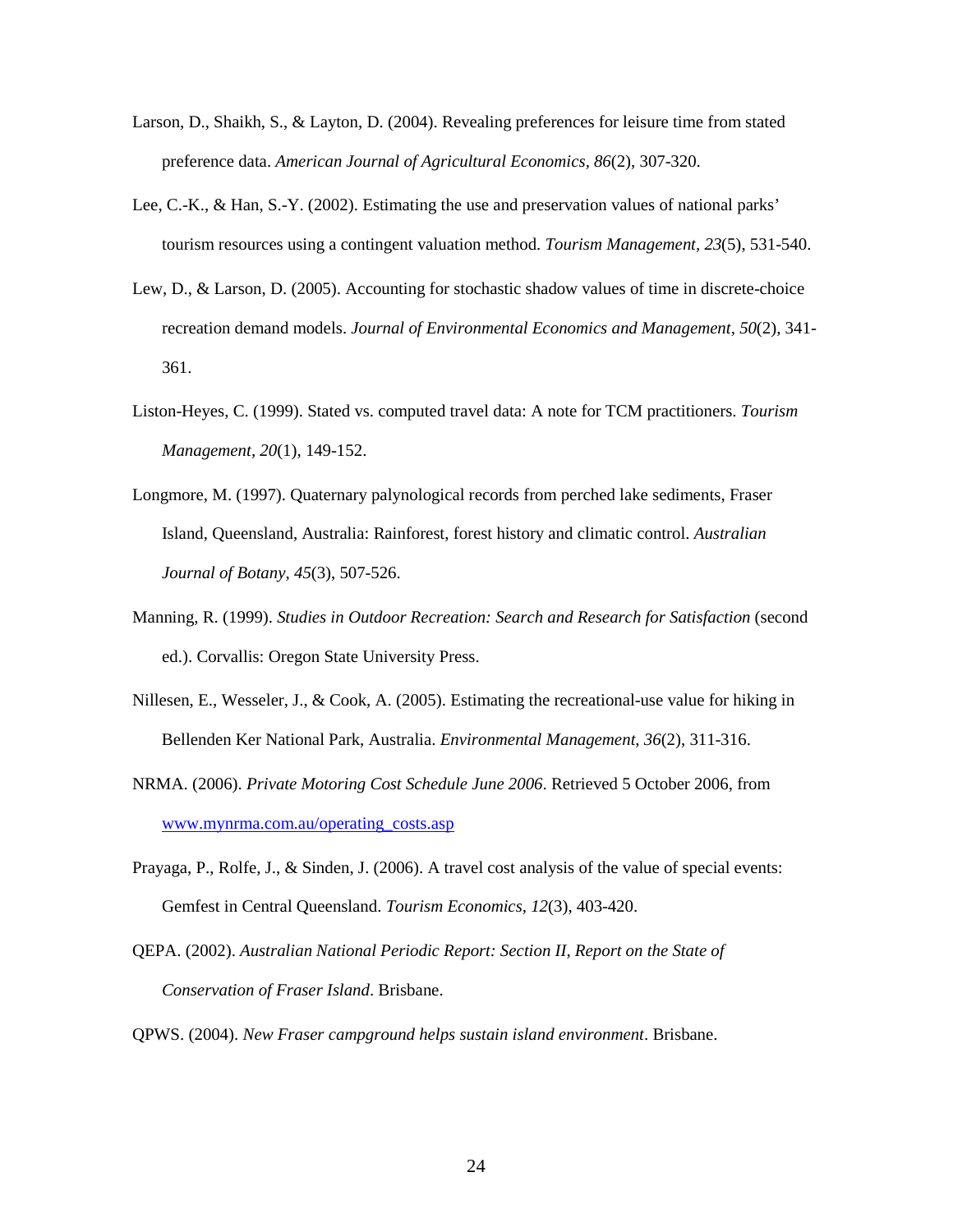RACQ. (2006). *Trip Planner*. Retrieved 5 October, from

[http://www.racq.com.au/cps/rde/xchg/racq\\_cms\\_production/hs.xsl/trip\\_planner\\_ENA\\_HTML.h](http://www.racq.com.au/cps/rde/xchg/racq_cms_production/hs.xsl/trip_planner_ENA_HTML.htm) [tm](http://www.racq.com.au/cps/rde/xchg/racq_cms_production/hs.xsl/trip_planner_ENA_HTML.htm)

- Shaw, W. D. (1992). Searching for the opportunity cost of an individual's time. *Land Economics, 68*(1), 107-115.
- Siderelis, C., & Moore, R. (1995). Outdoor recreation net-benefit of rail trails. *Journal of Leisure Research, 27*(4), 344-359.
- Smith, V. K. (1993). Nonmarket valuation of environmental resources: An interpretive appraisal. *Land Economics, 69*(1), 1-26.
- Stoeckl, N. (1995). A travel cost analysis of Hinchinbrook Island National Park. In B. Faulkner, M. Fagence, M. Davidson & S. Craig-Smith (Eds.), *Tourism Research and Education in Australia (proceedings of the Australian National Tourism Research and Education Conference, Gold Coast, 1994)* (pp. 187-201). Canberra: Bureau of Tourism Research.

Travel Train. (2006). Retrieved 7 October, from<http://www.traveltrain.com.au/>

- UNESCO. (2007). *Fraser Island - UNESCO World Heritage Centre*. Retrieved 8 March 2007, from <http://whc.unesco.org/en/list/630>
- Ward, F., & Beal, D. (2000). *Valuing Nature with Travel Cost Models: A Manual*. Cheltenham: Edward Elgar.
- Whitten, S., & Bennett, J. (2002). A travel cost study of duck hunting in the Upper South East of South Australia. *Australian Geographer, 33*(2), 207-221.
- Wilson, C., & Tisdell, C. (2004). Attitudes to entry fees to National Parks: Results and policy implications from a Queensland case study. *Economic Analysis and Policy, 34*(1), 79-102.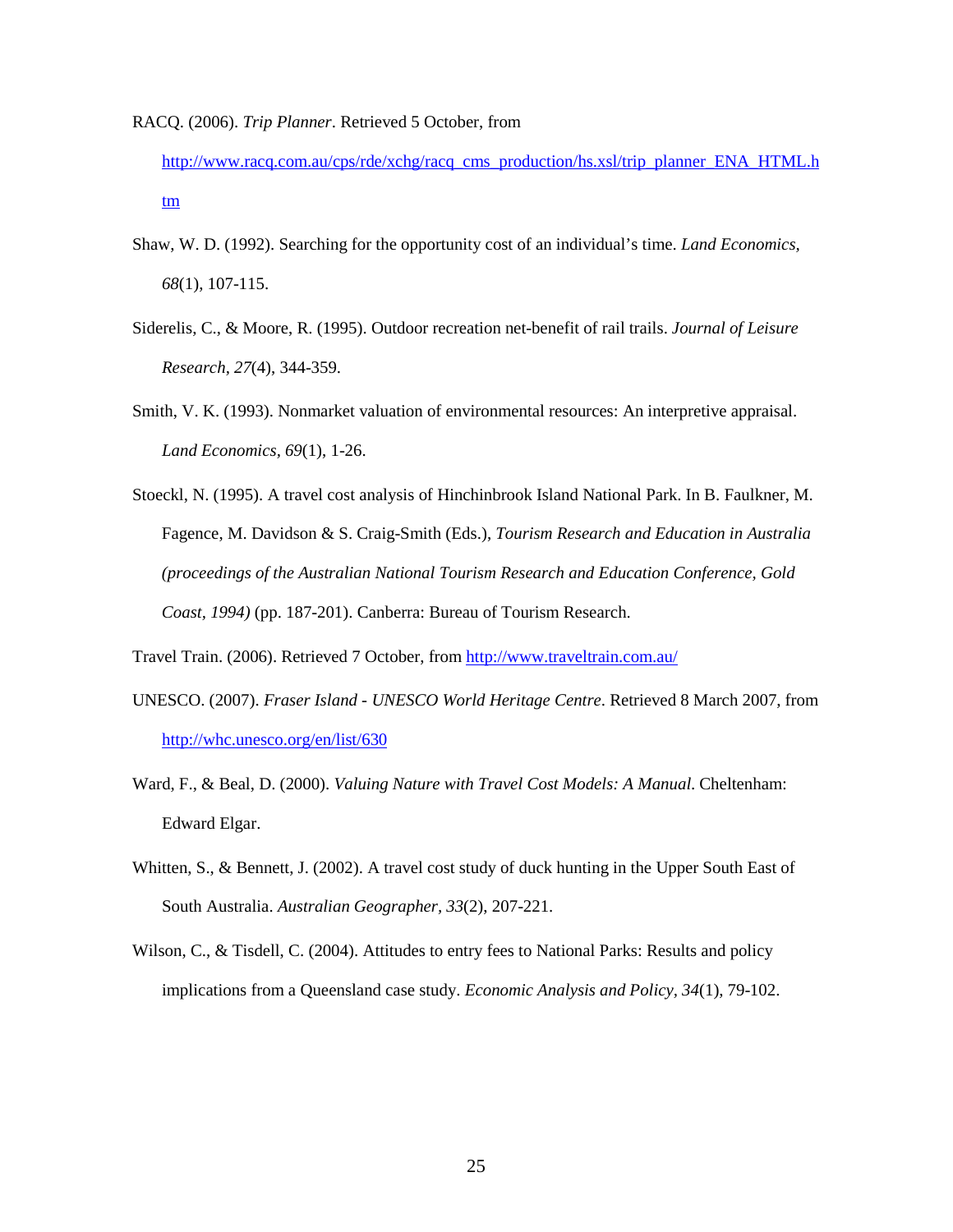| Variable <sup>a</sup>                                   |                |
|---------------------------------------------------------|----------------|
| Gender - proportion of sample male                      | 54%            |
| Mean $ageb - years$                                     | 40.9<br>(13.2) |
| Mean highest educational attainment <sup>c</sup>        | 3.2<br>(0.9)   |
| Mean income - gross weekly household AU $\mathcal{S}^d$ | \$1 524        |

**Table 1:** Gender, mean age, income and education of respondents

<sup>a</sup> Standard deviation reported in brackets.

- <sup>b</sup> Categories used were: 0-19, 20-29, 30-39, 40-49, 50-59, 60-69, 70-79 & 80+. Mean response values were calculated from the mid-points of category values. No respondent selected the 80+ category.
- <sup>c</sup> Categories used were: completed less than year 12 (highest year of schooling) or equivalent (coded 1), completed year 12 or equivalent (coded 2), trade certificate or equivalent (coded 3) and Bachelor or higher degree or equivalent (coded 4).
- <sup>d</sup> Categories used were: <\$200, \$200-399, \$400-599, \$600-799, \$800-999, \$1 000-1 199, \$1 200-1 399, \$1 400-1 599, \$1 600-1 799, \$1 800-1 999 & \$2 000+. Mean response values were calculated from the mid-points of category value. For those who selected the highest category (\$2 000 +) a figure of \$2 500 was used.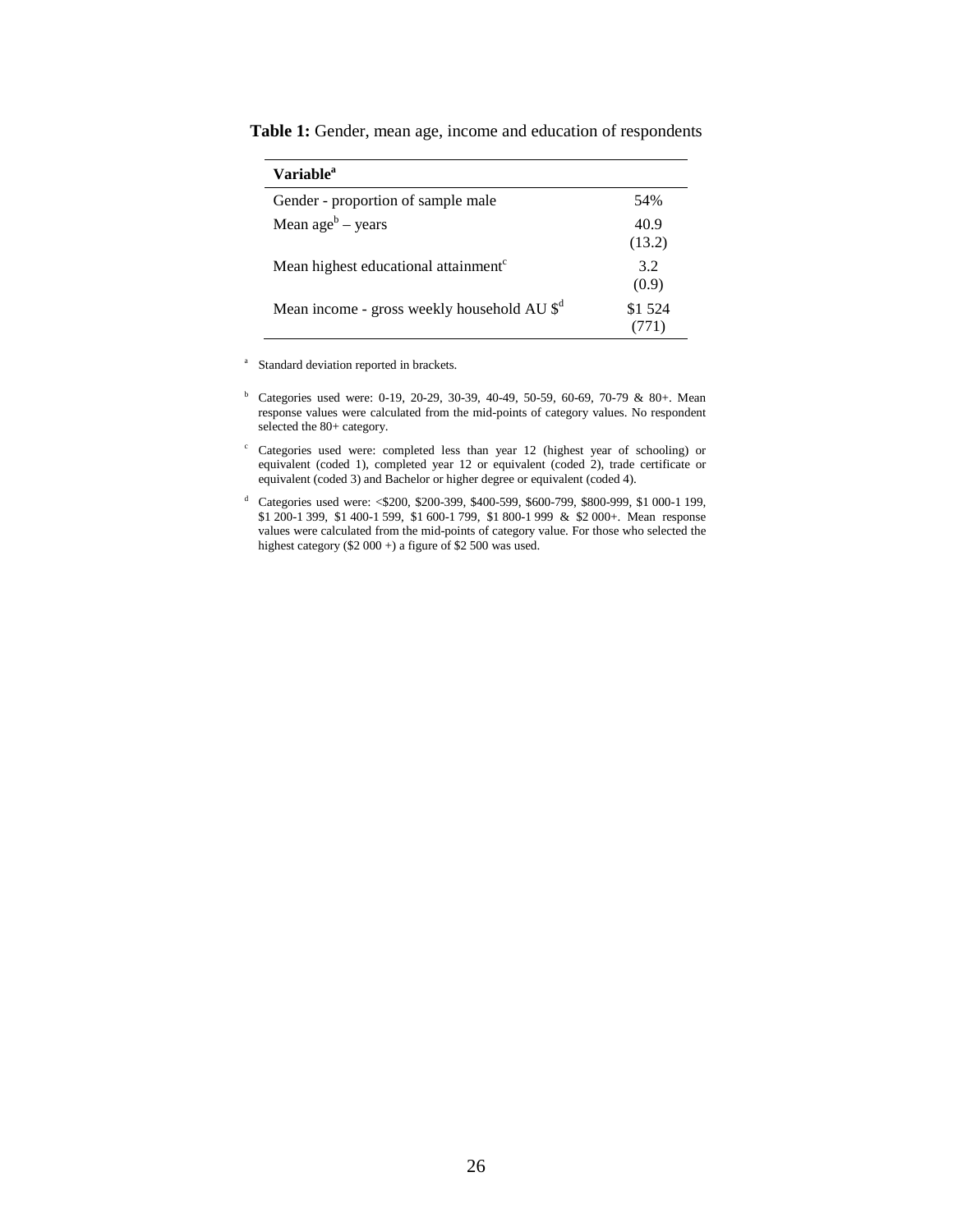| Vehicle size | <b>Average operating cost</b><br>(cents/km) |  |  |
|--------------|---------------------------------------------|--|--|
| Light car    | 46.29                                       |  |  |
| Small car    | 57.01                                       |  |  |
| Medium car   | 73.53                                       |  |  |
| Large car    | 89.46                                       |  |  |
| Compact SUV  | 74.06                                       |  |  |
| Medium SUV   | 96.39                                       |  |  |
| Large SUV    | 103.97                                      |  |  |

**Table 2:** Vehicle operating costs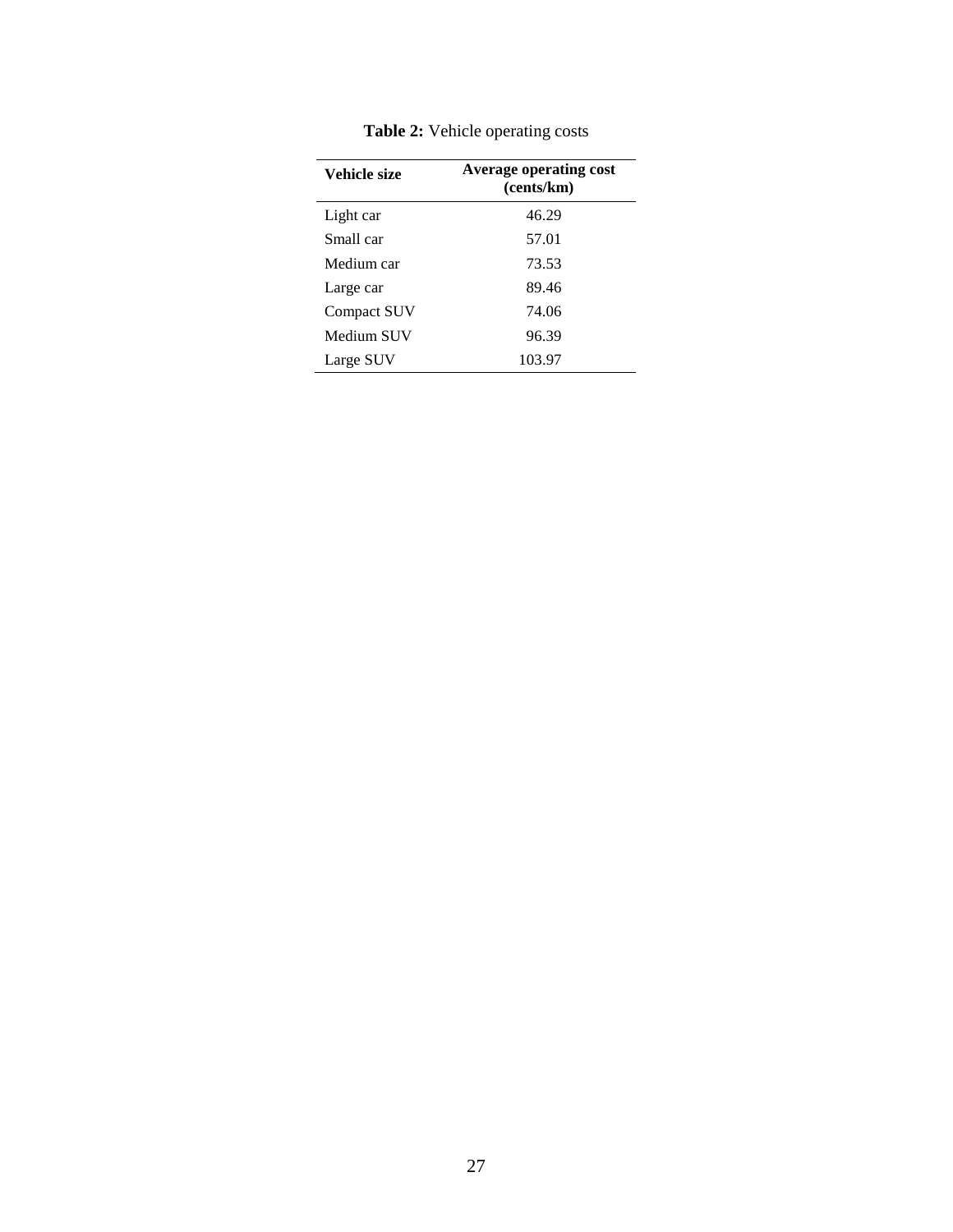|                                   | <b>Linear</b>          | Linear-Log               | Log-Linear             | Log-Log                 |
|-----------------------------------|------------------------|--------------------------|------------------------|-------------------------|
| $\beta_0$                         | 246.102<br>(6.523)     | 1 0 34.422<br>(8.844)    | 5.412<br>(26.772)      | 11.226<br>(17.172)      |
| $\beta_1$                         | $-0.140$<br>$(-4.040)$ | $-140.492$<br>$(-7.865)$ | $-0.001$<br>$(-6.801)$ | $-1.068$<br>$(-10.693)$ |
| $\text{adj}R^2$                   | 0.390                  | 0.717                    | 0.653                  | 0.833                   |
| Log likelihood                    | $-151.828$             | $-142.213$               | $-21.097$              | $-12.539$               |
| Durbin-Watson                     | 2.277                  | 2.214                    | 2.452                  | 2.182                   |
| Akaike information criterion      | 12.306                 | 11.537                   | 1.848                  | 1.163                   |
| Schwarz criterion                 | 12.403                 | 11.635                   | 1.945                  | 1.261                   |
| $F$ -statistic ( <i>p</i> -value) | 16.322<br>(0.001)      | 61.857<br>(0.000)        | 46.260<br>(0.000)      | 114.342<br>(0.000)      |

**Table 3:** First-stage estimation equations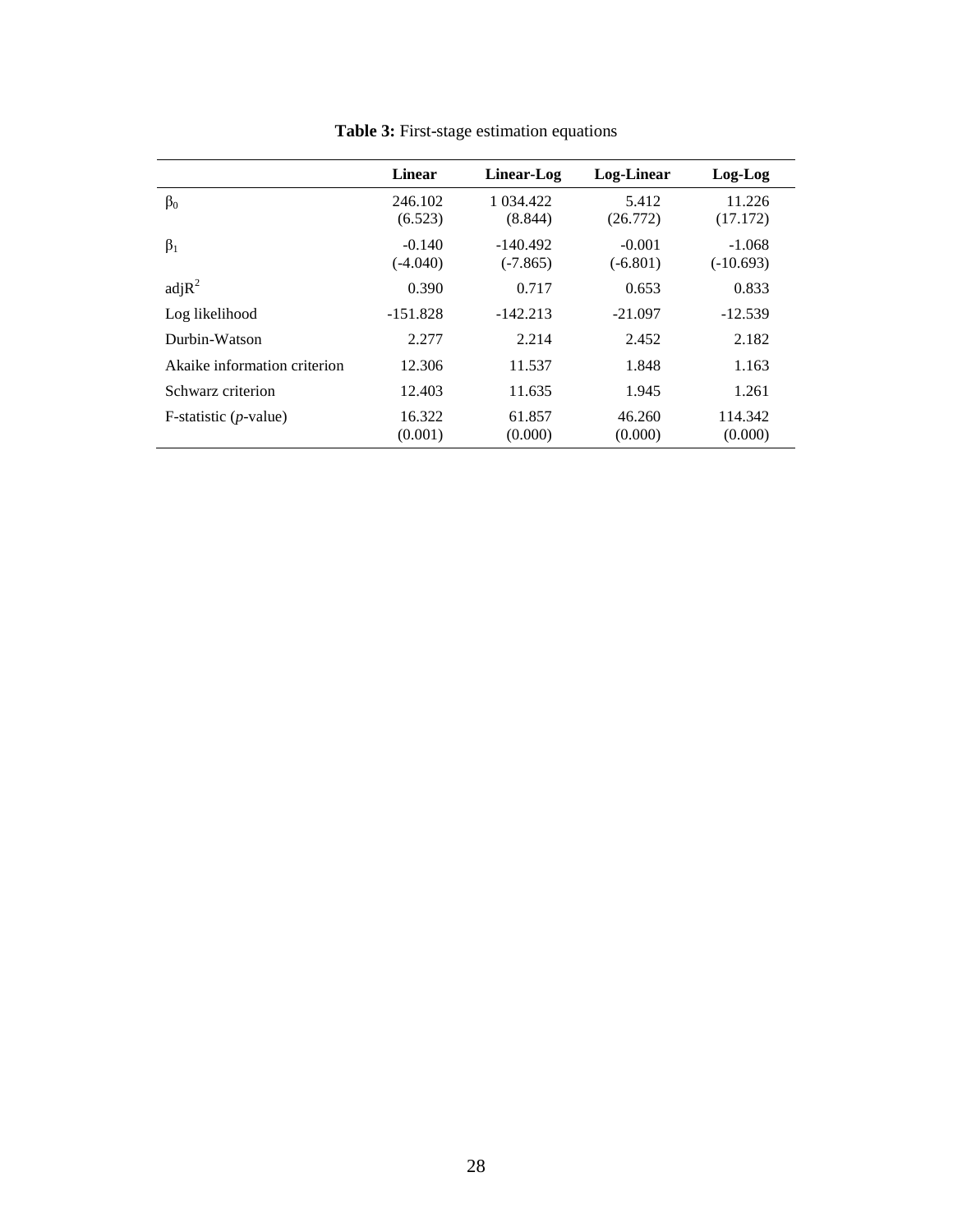|                                 | <b>Full sample unadjusted</b> |                        |               | Adjusted for multiple-site visitors |                        |             |
|---------------------------------|-------------------------------|------------------------|---------------|-------------------------------------|------------------------|-------------|
|                                 | <b>Point estimate</b>         | 95% interval estimates |               | <b>Point estimate</b>               | 95% interval estimates |             |
| <b>Fraser</b><br><b>Island</b>  |                               | Lower                  | Upper         |                                     | Lower                  | Upper       |
| Total<br>(per<br>annum)         | 417 494 101                   | 251 508 979            | 583 479 224   | 191 353 287                         | 115 276 047            | 267 430 526 |
| Per-<br>person<br>per-<br>visit | 3 189.20                      | 1921.26                | 4 4 7 5 . 1 5 | 1461.73                             | 880.58                 | 2 042.87    |
| Lake<br><b>McKenzie</b>         |                               |                        |               |                                     |                        |             |
| Total<br>(per<br>annum)         | 75 713 369                    | 45 611 644             | 105 815 095   | 31 789 212                          | 19 150 623             | 44 427 801  |
| Per-<br>person<br>per-<br>visit | 578.37                        | 348.42                 | 808.31        | 242.84                              | 146.29                 | 339.38      |

# **Table 4:** Summary of consumer surplus point and interval estimates (AU \$)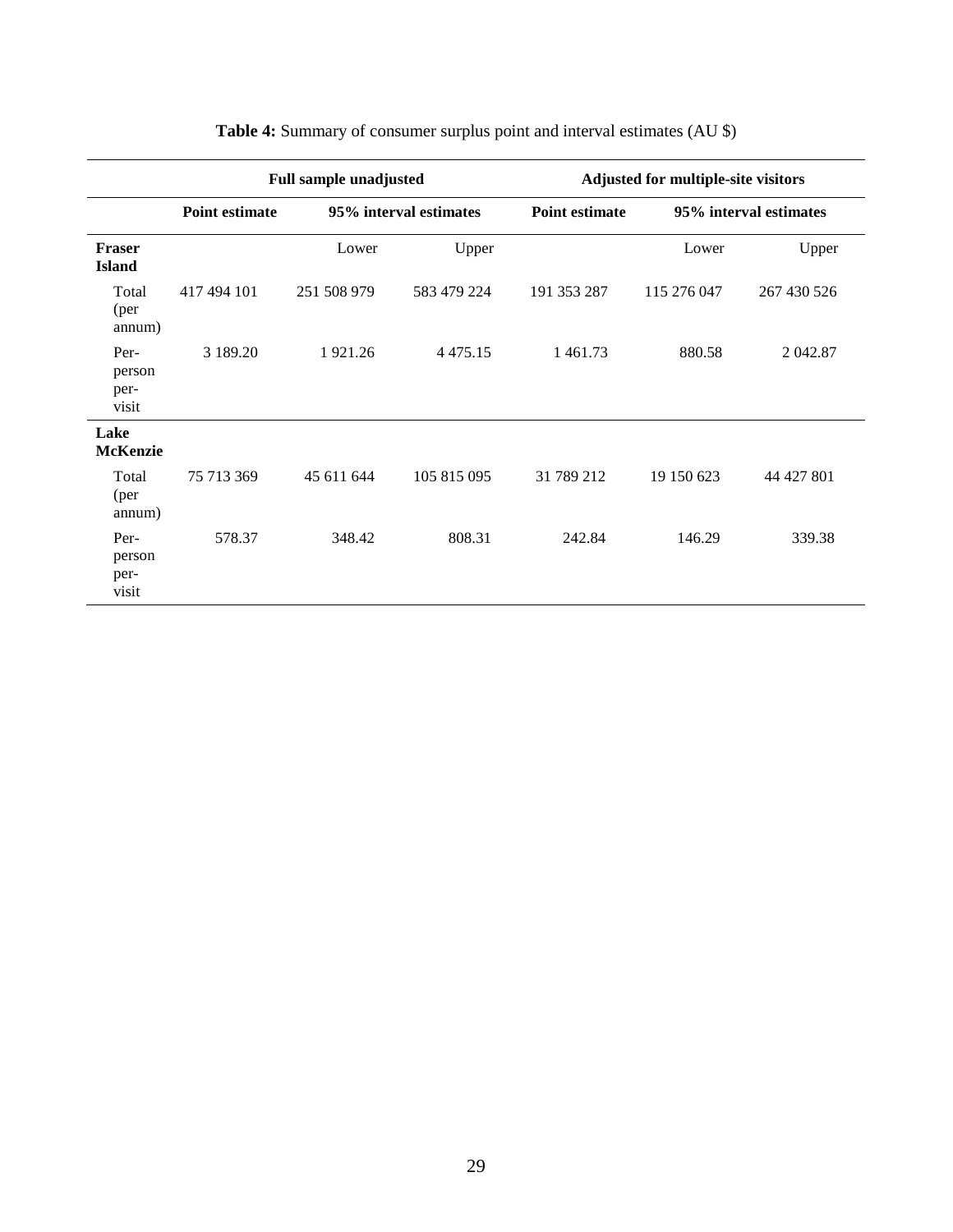Figure 1: Distribution of respondents by state

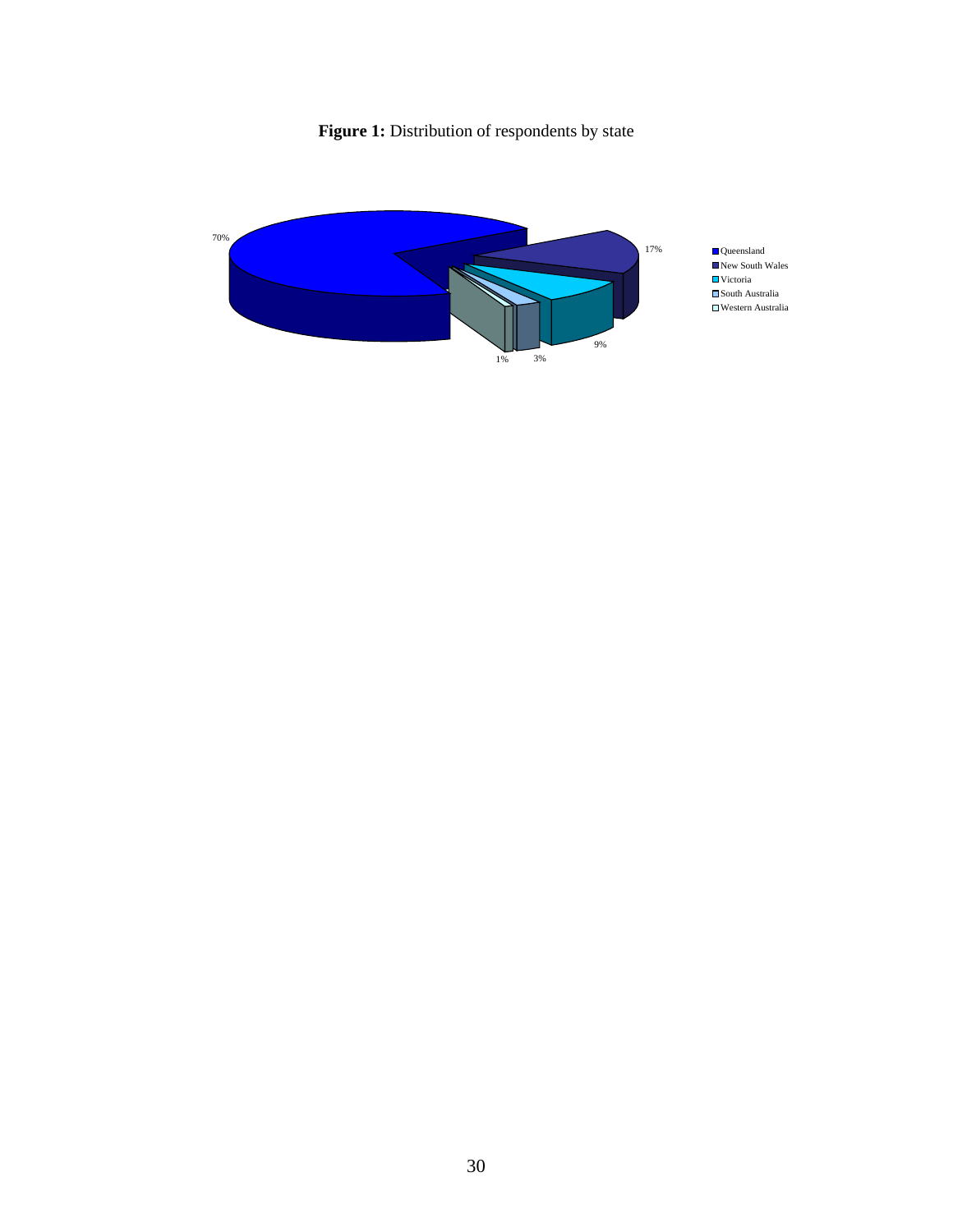

**Figure 2:** Distribution of visitors by income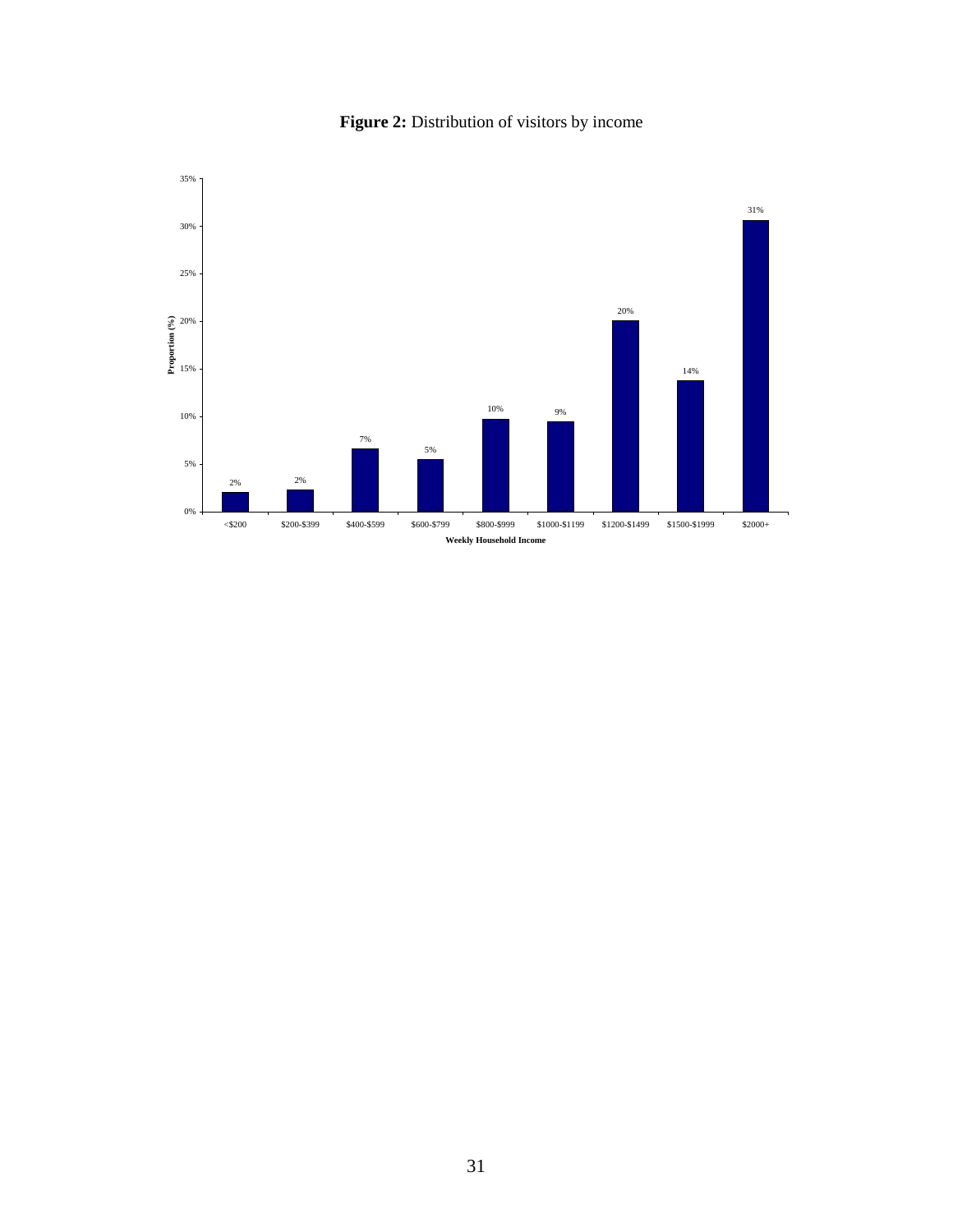Question 7:

Briefly describe how you travelled from your home to the departure point given in Question 6 above. If you travelled by car or 4wd please indicate the approximate size of the vehicle i.e. light car (Toyota Echo or similar), small car (Toyota Corolla or similar), medium car (Mazda 6 or similar), large car (Ford Falcon or similar), compact 4wd (Ford Escape or similar) medium 4wd (Nissan Pathfinder or similar) or large 4wd (Toyota Landcruiser or similar) and whether it was privately owned or rented.

For example:

I flew from Sydney to Brisbane and then drove a medium sized rental car from Brisbane to Inskip Point.

……………………………………………………………………………………… ……………………………………………………………………………………… ……………………………………………………………………………………… ……………………………………………………………………………………… ………………………………………………………………………………………